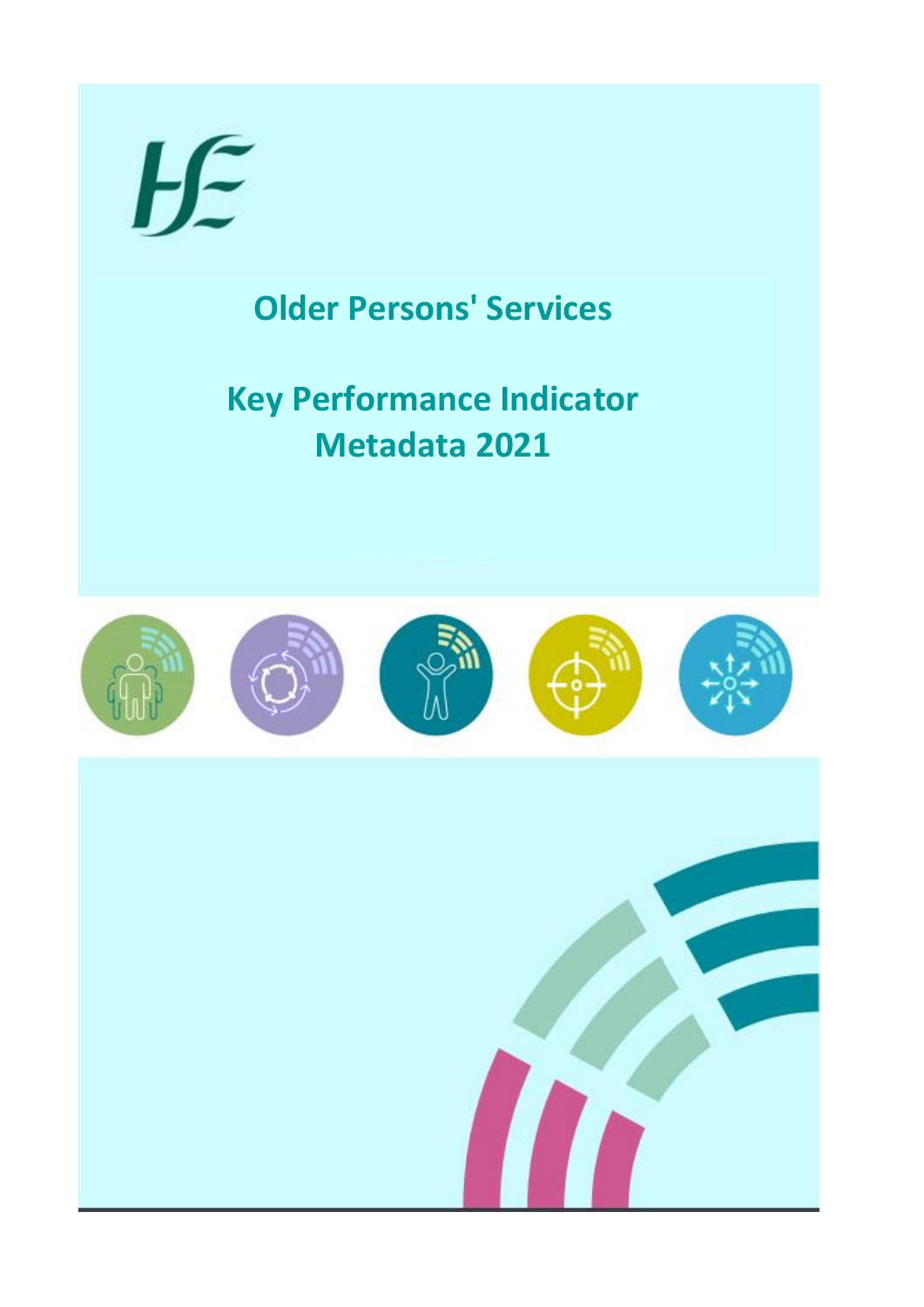|                | <b>Home Support</b>                                                      |                                                                                                                                                                                                                                                                                                                                                                                                                                                                                                                                                                                                                                                                                                                                                                                                                                                                                               |  |
|----------------|--------------------------------------------------------------------------|-----------------------------------------------------------------------------------------------------------------------------------------------------------------------------------------------------------------------------------------------------------------------------------------------------------------------------------------------------------------------------------------------------------------------------------------------------------------------------------------------------------------------------------------------------------------------------------------------------------------------------------------------------------------------------------------------------------------------------------------------------------------------------------------------------------------------------------------------------------------------------------------------|--|
| 1              | <b>KPI Title</b>                                                         | OP53 - No. of home support hours provided (excluding provision of hours from Intensive Home Care Packages (IHCPs))                                                                                                                                                                                                                                                                                                                                                                                                                                                                                                                                                                                                                                                                                                                                                                            |  |
| 1a             | <b>KPI Short Title</b>                                                   | Home Support Hours Provided                                                                                                                                                                                                                                                                                                                                                                                                                                                                                                                                                                                                                                                                                                                                                                                                                                                                   |  |
| $\overline{2}$ | <b>KPI Description</b>                                                   | The Home Support Service for Older People provides personal and/or essential domestic care to dependent people to<br>support them to live at home. It should support and complement the informal care already being provided. The total number<br>of home support hours delivered through home visits by home help workers employed by HSE and funded from the Home<br>Care Budget SOP or providers receiving funding from the HSE from the Home Support Budget SOP including paid leave<br>for these staff (excluding provision of home support hours from IHCPs) during the reporting period (1 calendar month). This<br>includes hours provided to Older People, Disabilities and Others (to include Mental Health and Children and Families<br>Services) funded from the Home Support allocation (Single Funding)                                                                         |  |
| 3              | <b>KPI Rationale</b>                                                     | Provide information on the usage of home support hours in the community and facilitate adjustment, if required, of service<br>activity to achieve targets and live within the available resources.                                                                                                                                                                                                                                                                                                                                                                                                                                                                                                                                                                                                                                                                                            |  |
| 3a             | <b>Indicator Classification</b>                                          | National Scorecard Quadrant - Access                                                                                                                                                                                                                                                                                                                                                                                                                                                                                                                                                                                                                                                                                                                                                                                                                                                          |  |
| $\overline{4}$ | <b>National Target</b>                                                   | 2021 National Service Plan Cumulative target: 23.67m hours<br>CHO 1: 2.34m hrs; CHO 2: 2.55m hrs; CHO 3: 1.91m hrs; CHO 4: 3.56m hrs; CHO 5: 2.69m hrs; CHO 6: 1.98m hrs;<br>CHO 7: 2.90m hrs; CHO 8: 2.42m hrs; CHO 9: 3.28m hrs                                                                                                                                                                                                                                                                                                                                                                                                                                                                                                                                                                                                                                                             |  |
| 4a             | <b>Target</b>                                                            | The target for home support hours is allocated across each CHO to LHO level and profiled across the 12-months of 2021<br>on a calendar month basis i.e. Jan target is for 31-days, Feb 28-days, June 30-days etc. with the exception of CHOs 1, & 4<br>where adjustments are made to the targets to reflect payroll schedules in these areas. January: 1,699,380, February:<br>1,691,088, March: 1,911,266, April: 1,964,029, May: 2,004,045, June: 2,047,753, July: 2,025,869, August: 2,161,530,<br>September: 1,996,769, October: 2,036,801, November: 2,025,057, December: 2,106,393                                                                                                                                                                                                                                                                                                      |  |
| 4b             | <b>Volume Metrics</b>                                                    |                                                                                                                                                                                                                                                                                                                                                                                                                                                                                                                                                                                                                                                                                                                                                                                                                                                                                               |  |
| 5              | <b>KPI Calculation</b>                                                   | The number of home support hours delivered to clients in a calendar month from the Home Support Budget SOP including<br>any paid hours for annual, sick or other leave.                                                                                                                                                                                                                                                                                                                                                                                                                                                                                                                                                                                                                                                                                                                       |  |
| $\,6$          | <b>Data Source</b>                                                       | Home Support records held at LHO level. Populated CIF template is submitted by LHO to the NBIU.                                                                                                                                                                                                                                                                                                                                                                                                                                                                                                                                                                                                                                                                                                                                                                                               |  |
| 6a             | Data Sign Off                                                            | <b>Head of Older Persons</b>                                                                                                                                                                                                                                                                                                                                                                                                                                                                                                                                                                                                                                                                                                                                                                                                                                                                  |  |
| 6b             | <b>Data Quality Issues</b>                                               | Data quality issues are addressed as they arise.                                                                                                                                                                                                                                                                                                                                                                                                                                                                                                                                                                                                                                                                                                                                                                                                                                              |  |
| 7              | <b>Data Collection</b>                                                   | Monthly                                                                                                                                                                                                                                                                                                                                                                                                                                                                                                                                                                                                                                                                                                                                                                                                                                                                                       |  |
| 8              | <b>Tracer Conditions</b>                                                 | Any person may apply on the appropriate form to be considered for a Home Support service. Where an applicant cannot<br>complete the form him/herself an application/referral may be made on behalf of an applicant by a family member, friend,<br>carer or healthcare worker. Current legislation in relation to the Home Support service does not distinguish between people<br>with limited and people with full eligibility. Therefore, in the context of current legislation the Department of Health has<br>confirmed that access to Home Support services should be based on assessed care needs. The vast majority of<br>beneficiaries of the Home Support service will be older people i.e. aged 65yrs or over. However, there will be flexibility in<br>relation to applications from people aged less than 65yrs whose assessed needs are best met by Services for Older<br>People. |  |
| 9              | <b>Minimum Data Set MDS</b>                                              | Application Form followed by Care Needs assessment and a Home Support plan with a schedule of services.                                                                                                                                                                                                                                                                                                                                                                                                                                                                                                                                                                                                                                                                                                                                                                                       |  |
| 10             | <b>International Comparison No</b>                                       |                                                                                                                                                                                                                                                                                                                                                                                                                                                                                                                                                                                                                                                                                                                                                                                                                                                                                               |  |
| 11             | <b>KPI Monitoring</b>                                                    | Monthly                                                                                                                                                                                                                                                                                                                                                                                                                                                                                                                                                                                                                                                                                                                                                                                                                                                                                       |  |
| 12             | <b>KPI Reporting Frequency</b>                                           | Monthly                                                                                                                                                                                                                                                                                                                                                                                                                                                                                                                                                                                                                                                                                                                                                                                                                                                                                       |  |
| 13             | <b>KPI Report Period</b>                                                 | Current (e.g. daily data reported on the same day of activity, monthly data reported within the same month of activity)                                                                                                                                                                                                                                                                                                                                                                                                                                                                                                                                                                                                                                                                                                                                                                       |  |
| 14             | <b>KPI Reporting</b><br><b>Aggregation</b>                               | National/CHO/ LHO Area                                                                                                                                                                                                                                                                                                                                                                                                                                                                                                                                                                                                                                                                                                                                                                                                                                                                        |  |
| 15             | <b>KPI</b> is reported in which                                          | Annual Report/NSP/Performance Profile/MDR                                                                                                                                                                                                                                                                                                                                                                                                                                                                                                                                                                                                                                                                                                                                                                                                                                                     |  |
| 16             | reports?<br>Web link to data                                             | http://www.hse.ie/eng/services/publications/performancereports/                                                                                                                                                                                                                                                                                                                                                                                                                                                                                                                                                                                                                                                                                                                                                                                                                               |  |
| 17             | <b>Additional Information</b>                                            | Is the data for this KPI available through Corporate Information Facility (CIF)?<br>Yes                                                                                                                                                                                                                                                                                                                                                                                                                                                                                                                                                                                                                                                                                                                                                                                                       |  |
|                | <b>KPI</b> owner/lead for<br>implementation                              | Kathleen Jordan, General Manager, Home Support Service<br>kathleenc.jordan@hse.ie                                                                                                                                                                                                                                                                                                                                                                                                                                                                                                                                                                                                                                                                                                                                                                                                             |  |
|                | <b>NBIU data support</b><br><b>Assistant National</b><br><b>Director</b> | Niamh Doyle, Lead Data Analyst, Older Persons Services and Safeguarding niamhm.doyle@hse.ie<br>Sandra Tuohy, A.N.D. - Head of Operations & Service Improvement Services for Older People                                                                                                                                                                                                                                                                                                                                                                                                                                                                                                                                                                                                                                                                                                      |  |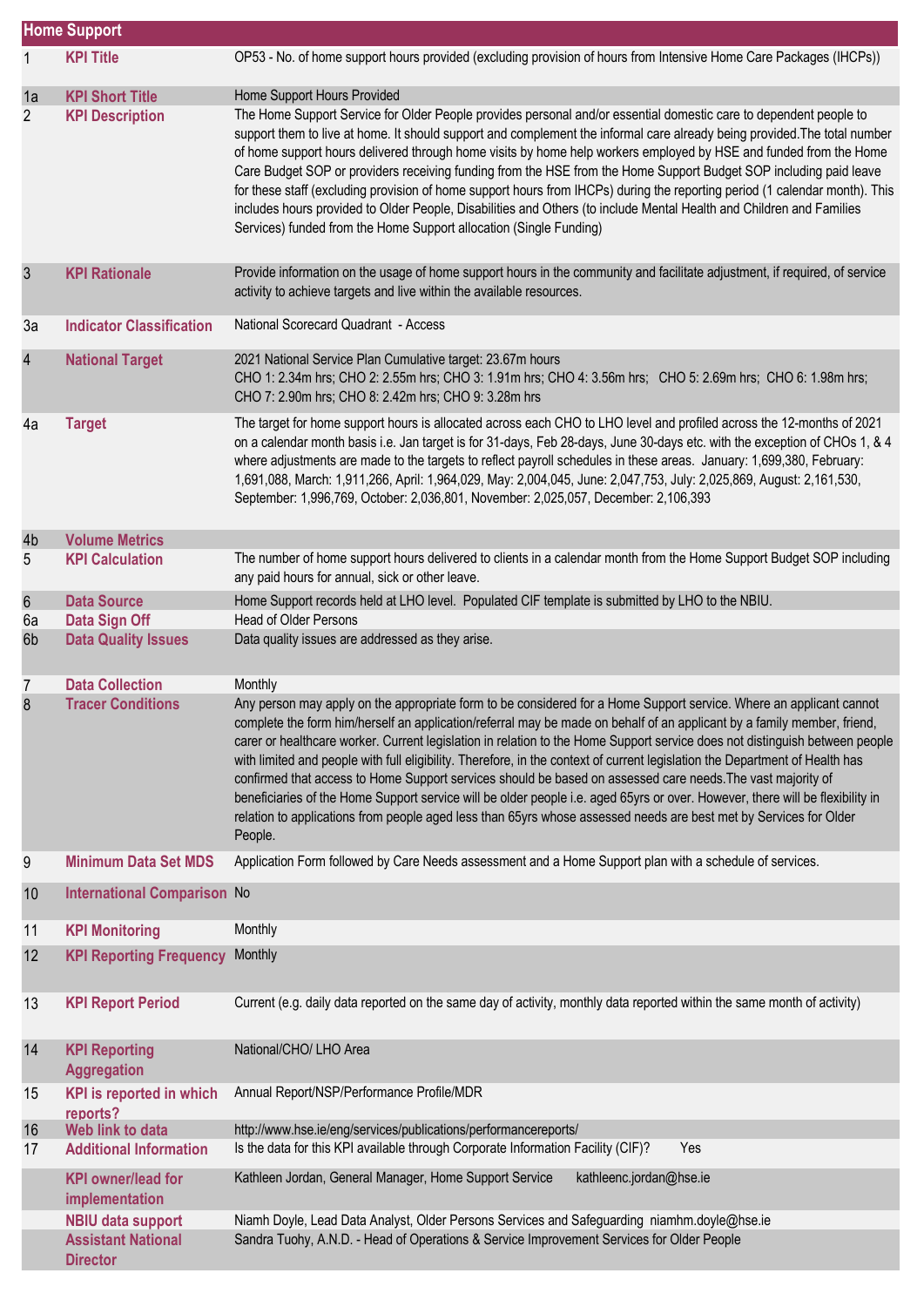|                     | <b>Home Support</b>                                          |                                                                                                                                                                                                                                                                                                                                                                                                                                                                                                                                                                                                                                                                                                                                                                                                                                                                                                          |
|---------------------|--------------------------------------------------------------|----------------------------------------------------------------------------------------------------------------------------------------------------------------------------------------------------------------------------------------------------------------------------------------------------------------------------------------------------------------------------------------------------------------------------------------------------------------------------------------------------------------------------------------------------------------------------------------------------------------------------------------------------------------------------------------------------------------------------------------------------------------------------------------------------------------------------------------------------------------------------------------------------------|
| $\mathbf{1}$        | <b>KPI Title</b>                                             | OP54 - No. of people in receipt of Home Support (excluding provision from Intensive Home Care Packages) - each person                                                                                                                                                                                                                                                                                                                                                                                                                                                                                                                                                                                                                                                                                                                                                                                    |
|                     |                                                              | counted once only                                                                                                                                                                                                                                                                                                                                                                                                                                                                                                                                                                                                                                                                                                                                                                                                                                                                                        |
| 1a                  | <b>KPI Short Title</b>                                       | No. in receipt of Home Support (excluding IHCPs)                                                                                                                                                                                                                                                                                                                                                                                                                                                                                                                                                                                                                                                                                                                                                                                                                                                         |
| 2                   | <b>KPI Description</b>                                       | The number of people in receipt of a Home Support service on the last day of the month, categorised by care group (Older<br>People, Disabilities, and Others (to include Mental Health and Children and Families Services) whose hours are funded<br>from the Services for Older People Home Support Budget (Single Funding) This includes clients where the service is<br>provided directly by HSE staff or indirectly by external (not for profit/for profit) providers and excludes clients who are only<br>in receipt of Intensive Home Support Packages. Each client is to be counted in one care group only (where the majority of<br>service is delivered). Home Support services provide personal and/or essential domestic care to dependent people to<br>support them to live at home. It should support and complement the informal care already being provided.                              |
| $\mathfrak{S}$      | <b>KPI Rationale</b>                                         | This metric provides information on the usage of home support hours and the number of people supported by the HSE to<br>remain at home.                                                                                                                                                                                                                                                                                                                                                                                                                                                                                                                                                                                                                                                                                                                                                                  |
| 3a                  | <b>Indicator Classification</b>                              | National Scorecard Quadrant - Access                                                                                                                                                                                                                                                                                                                                                                                                                                                                                                                                                                                                                                                                                                                                                                                                                                                                     |
| 4                   | <b>National Target</b>                                       | 2021 National Service Plan Point in Time year end expected activity - 55,675.                                                                                                                                                                                                                                                                                                                                                                                                                                                                                                                                                                                                                                                                                                                                                                                                                            |
|                     |                                                              | CHO 1: 4,310; CHO 2: 6,420; CHO 3: 4,605; CHO 4: 9,280; CHO 5: 6,280; CHO 6: 4,435; CHO 7: 7,120; CHO 8: 5,935;<br>CHO 9: 7,290. This metric is point in time only and cannot be aggregated.                                                                                                                                                                                                                                                                                                                                                                                                                                                                                                                                                                                                                                                                                                             |
| 4a                  | <b>Target</b>                                                | January 54,042 February 54,358 March 54,674 April, 54,990 May 55,563 June 55,123 July 55,189 August 55,258<br>September 55,324 October 55,388 November 55,532 December 55,675                                                                                                                                                                                                                                                                                                                                                                                                                                                                                                                                                                                                                                                                                                                            |
| 4b                  | <b>Volume Metrics</b>                                        |                                                                                                                                                                                                                                                                                                                                                                                                                                                                                                                                                                                                                                                                                                                                                                                                                                                                                                          |
| 5                   | <b>KPI Calculation</b>                                       | The total number of people receiving home support hours (excluding provision from IHCPs) in the LHO on the last day of<br>the reporting month.                                                                                                                                                                                                                                                                                                                                                                                                                                                                                                                                                                                                                                                                                                                                                           |
| $\boldsymbol{6}$    | <b>Data Source</b>                                           | Home Support records held at LHO level. Populated CIF template is submitted by LHO to the NBIU                                                                                                                                                                                                                                                                                                                                                                                                                                                                                                                                                                                                                                                                                                                                                                                                           |
| 6a                  | Data Sign Off                                                | <b>Head of Older Persons</b>                                                                                                                                                                                                                                                                                                                                                                                                                                                                                                                                                                                                                                                                                                                                                                                                                                                                             |
| 6b                  | <b>Data Quality Issues</b>                                   | Data quality issues are addressed as they arise.                                                                                                                                                                                                                                                                                                                                                                                                                                                                                                                                                                                                                                                                                                                                                                                                                                                         |
| $\overline{7}$<br>8 | <b>Data Collection Frequency</b><br><b>Tracer Conditions</b> | Monthly<br>Any person may apply on the appropriate form to be considered for a Home Support service. Where an applicant cannot<br>complete the form him/herself an application/referral may be made on behalf of an applicant by a family member, friend,<br>carer or healthcare worker. Current legislation in relation to the Home Support service does not distinguish between people<br>with limited and people with full eligibility. Therefore, in the context of current legislation the Department of Health has<br>confirmed that access to Home Support services should be based on assessed care needs. The vast majority of<br>beneficiaries of the Home Support service will be older people i.e. aged 65yrs or over. However, there will be flexibility in<br>relation to applications from people aged less than 65yrs whose assessed needs are best met by Services for Older<br>People. |
| 9                   | <b>Minimum Data Set MDS</b>                                  | Application Form followed by Care Needs assessment and a Home Support care plan with a schedule of services                                                                                                                                                                                                                                                                                                                                                                                                                                                                                                                                                                                                                                                                                                                                                                                              |
| 10                  | <b>International Comparison</b>                              | No                                                                                                                                                                                                                                                                                                                                                                                                                                                                                                                                                                                                                                                                                                                                                                                                                                                                                                       |
| 11                  | <b>KPI Monitoring</b>                                        | Monthly                                                                                                                                                                                                                                                                                                                                                                                                                                                                                                                                                                                                                                                                                                                                                                                                                                                                                                  |
| 12                  | <b>KPI Reporting Frequency</b>                               | Monthly                                                                                                                                                                                                                                                                                                                                                                                                                                                                                                                                                                                                                                                                                                                                                                                                                                                                                                  |
| 13                  | <b>KPI Report Period</b>                                     | Current (e.g. daily data reported on the same day of activity, monthly data reported within the same month of activity)                                                                                                                                                                                                                                                                                                                                                                                                                                                                                                                                                                                                                                                                                                                                                                                  |
| 14                  | <b>KPI Reporting Aggregation</b>                             | National/CHO/ LHO Area                                                                                                                                                                                                                                                                                                                                                                                                                                                                                                                                                                                                                                                                                                                                                                                                                                                                                   |
| 15                  | <b>KPI</b> is reported in which<br>reports?                  | NSP/Annual Report/Performance Profile/MDR                                                                                                                                                                                                                                                                                                                                                                                                                                                                                                                                                                                                                                                                                                                                                                                                                                                                |
| 16                  | Web link to data                                             | http://www.hse.ie/eng/services/publications/performancereports/                                                                                                                                                                                                                                                                                                                                                                                                                                                                                                                                                                                                                                                                                                                                                                                                                                          |
| 17                  | <b>Additional Information</b>                                | Is the data for this KPI available through Corporate Information Facility (CIF)?<br>Yes                                                                                                                                                                                                                                                                                                                                                                                                                                                                                                                                                                                                                                                                                                                                                                                                                  |
|                     | <b>KPI</b> owner/lead for<br>implementation                  | Kathleen Jordan, General Manager, Home Support Service<br>kathleenc.jordan@hse.ie                                                                                                                                                                                                                                                                                                                                                                                                                                                                                                                                                                                                                                                                                                                                                                                                                        |
|                     | <b>NBIU data support</b>                                     | Niamh Doyle, Lead Data Analyst, Older Persons Services and Safeguarding niamhm.doyle@hse.ie                                                                                                                                                                                                                                                                                                                                                                                                                                                                                                                                                                                                                                                                                                                                                                                                              |
|                     | <b>Assistant National Director</b>                           | Sandra Tuohy, A.N.D. - Head of Operations & Service Improvement Services for Older People                                                                                                                                                                                                                                                                                                                                                                                                                                                                                                                                                                                                                                                                                                                                                                                                                |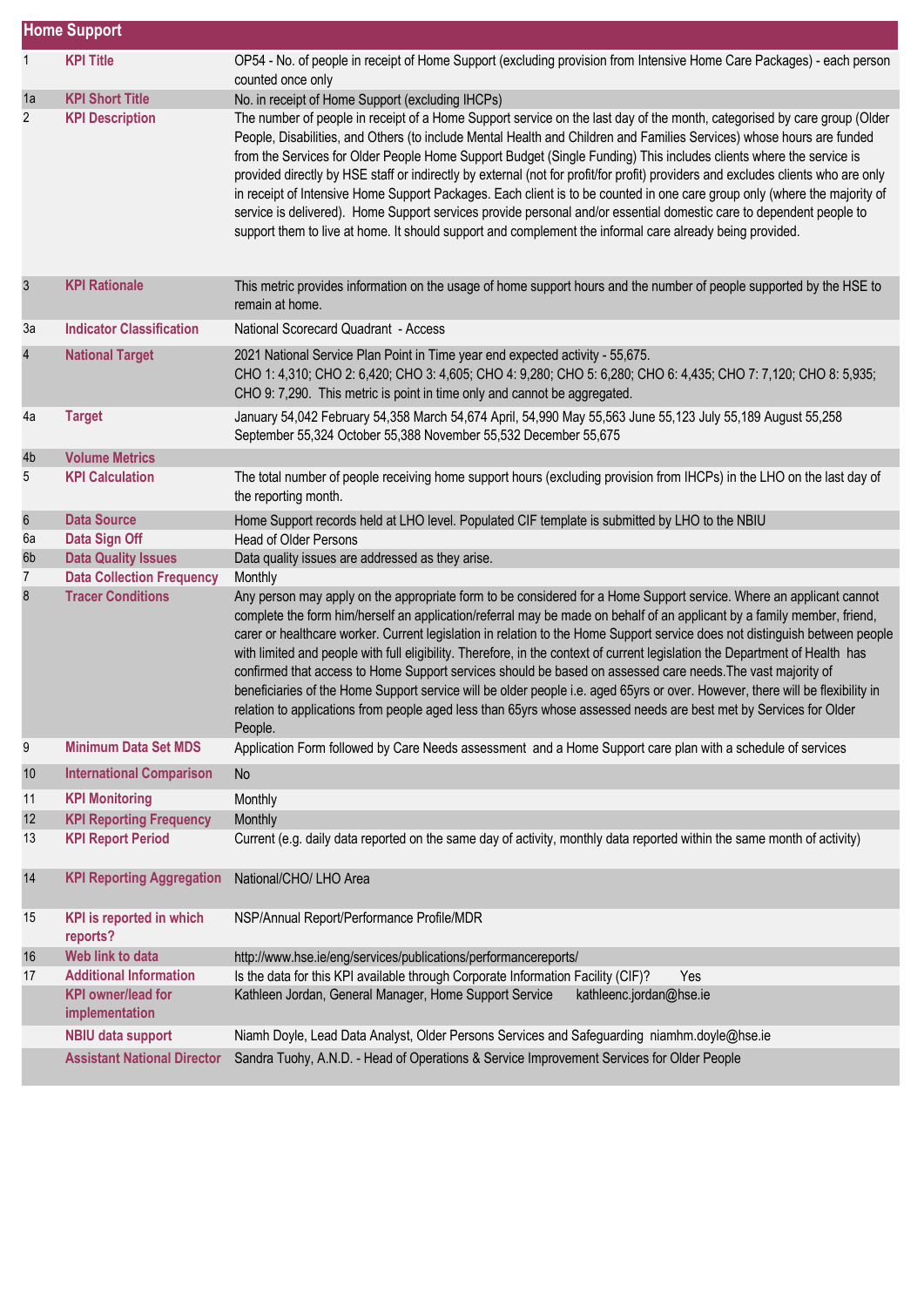|                | <b>Home Support Pilot</b>                   |                                                                                                                                                                                                                                                                                                                                                                                                                                                                                                                                                                                                                                                                                                                                                                                                                                                                                                                                                                                                                                                                                        |
|----------------|---------------------------------------------|----------------------------------------------------------------------------------------------------------------------------------------------------------------------------------------------------------------------------------------------------------------------------------------------------------------------------------------------------------------------------------------------------------------------------------------------------------------------------------------------------------------------------------------------------------------------------------------------------------------------------------------------------------------------------------------------------------------------------------------------------------------------------------------------------------------------------------------------------------------------------------------------------------------------------------------------------------------------------------------------------------------------------------------------------------------------------------------|
| $\mathbf{1}$   | <b>KPI Title</b>                            | OP58 - Number of home support hours provided for testing of Statutory Home Support Scheme.                                                                                                                                                                                                                                                                                                                                                                                                                                                                                                                                                                                                                                                                                                                                                                                                                                                                                                                                                                                             |
| 1a             | <b>KPI Short Title</b>                      | Home Support Pilot Hours                                                                                                                                                                                                                                                                                                                                                                                                                                                                                                                                                                                                                                                                                                                                                                                                                                                                                                                                                                                                                                                               |
| $\overline{2}$ | <b>KPI Description</b>                      | The Home Support Service for Older People provides personal and/or essential domestic care to dependent people to<br>support them to live at home. A programme of work to reform home support is underway and included in NSP 2021. As part<br>of the reform of home support a Home Support Pilot Project will commence in 2021. The interRAI assessment tool will be<br>used for all assessments for home support as part of the pilot. This will inform the development of a Statutory Scheme for<br>Home Support. 230,000 hours has been allocated to the Pilot Project acoss CHOs 2,4,7 and 8, The pilot is once off in<br>nature and will include an evaluation component. Home support hours allocated throught the pilot will be reported on<br>separately as part of the pilot.                                                                                                                                                                                                                                                                                                |
| 3              | <b>KPI Rationale</b>                        | Provide information on the home support hours usage as part of the pilot to enable evaluation of the resource allocation<br>and inform the development of the staturtory home support scheme                                                                                                                                                                                                                                                                                                                                                                                                                                                                                                                                                                                                                                                                                                                                                                                                                                                                                           |
| 3a             | <b>Indicator Classification</b>             | National Scorecard Quadrant - Access                                                                                                                                                                                                                                                                                                                                                                                                                                                                                                                                                                                                                                                                                                                                                                                                                                                                                                                                                                                                                                                   |
| 4              | <b>National Target</b>                      | 2021 National Service Plan National Cumulative target : 230,000 hours                                                                                                                                                                                                                                                                                                                                                                                                                                                                                                                                                                                                                                                                                                                                                                                                                                                                                                                                                                                                                  |
| 4a             | <b>Target</b>                               | Target is applied at national level only and is profiled across 12-months of 2021 on a calender month basis - Jan 0, Feb<br>2,300, March 5,750, April 10,750, May 18,750, June 27,450, July 27,500, August 27,500, Sept 27,500, Oct 27,500, Nov<br>27,500, Dec 27,500.                                                                                                                                                                                                                                                                                                                                                                                                                                                                                                                                                                                                                                                                                                                                                                                                                 |
| 4b             | <b>Volume Metrics</b>                       |                                                                                                                                                                                                                                                                                                                                                                                                                                                                                                                                                                                                                                                                                                                                                                                                                                                                                                                                                                                                                                                                                        |
| $5\,$          | <b>KPI Calculation</b>                      | The number of home support hours delivered to clients in a calendar month from the Home Support Pilot hours allocation<br>including any paid hours for annual, sick or other leave funded from the allocated budget for the HS Pilot                                                                                                                                                                                                                                                                                                                                                                                                                                                                                                                                                                                                                                                                                                                                                                                                                                                   |
| 6              | <b>Data Source</b>                          | Home Support records held at LHO level. Populated Operational Tracker for Home Support Pilot Project                                                                                                                                                                                                                                                                                                                                                                                                                                                                                                                                                                                                                                                                                                                                                                                                                                                                                                                                                                                   |
| 6a             | <b>Data Sign Off</b>                        | <b>Head of Older Persons</b>                                                                                                                                                                                                                                                                                                                                                                                                                                                                                                                                                                                                                                                                                                                                                                                                                                                                                                                                                                                                                                                           |
| 6b             | <b>Data Quality Issues</b>                  | Data quality issues are addressed as they arise                                                                                                                                                                                                                                                                                                                                                                                                                                                                                                                                                                                                                                                                                                                                                                                                                                                                                                                                                                                                                                        |
| $\overline{7}$ | <b>Data Collection Frequency</b>            | Monthly                                                                                                                                                                                                                                                                                                                                                                                                                                                                                                                                                                                                                                                                                                                                                                                                                                                                                                                                                                                                                                                                                |
| 8              | <b>Tracer Conditions</b>                    | Any person may apply on the appropriate form to be considered for a Home Support service. Where an applicant cannot<br>complete the form him/herself an application/referral may be made on behalf of an applicant by a family member, friend,<br>carer or healthcare worker. Current legislation in relation to the Home Support service does not distinguish between people<br>with limited and people with full eligibility. Therefore, in the context of current legislation the Department of Health has<br>confirmed that access to Home Support services should be based on assessed care needs. The vast majority of<br>beneficiaries of the Home Support service will be older people i.e. aged 65yrs or over. However, there will be flexibility in<br>relation to applications from people aged less than 65yrs whose assessed needs are best met by Services for Older<br>People. For the purposes of the pilot all new applicants within the CHN pilot site will be requested to particpate in the pilot<br>as well as 10% of reviews of existing home support recipents. |
| 9              | <b>Minimum Data Set MDS</b>                 | Application Form followed by Care Needs assessment through InterRAI and a Home Support plan with a schedule of<br>services. Operational Tracker for Pilot.                                                                                                                                                                                                                                                                                                                                                                                                                                                                                                                                                                                                                                                                                                                                                                                                                                                                                                                             |
| 10             | <b>International Comparison</b>             | <b>No</b>                                                                                                                                                                                                                                                                                                                                                                                                                                                                                                                                                                                                                                                                                                                                                                                                                                                                                                                                                                                                                                                                              |
| 11             | <b>KPI Monitoring</b>                       | Monthly                                                                                                                                                                                                                                                                                                                                                                                                                                                                                                                                                                                                                                                                                                                                                                                                                                                                                                                                                                                                                                                                                |
| 12             | <b>KPI Reporting Frequency</b>              | Monthly                                                                                                                                                                                                                                                                                                                                                                                                                                                                                                                                                                                                                                                                                                                                                                                                                                                                                                                                                                                                                                                                                |
| 13             | <b>KPI Report Period</b>                    | Current (e.g. daily data reported on the same day of activity, monthly data reported within the same month of activity)                                                                                                                                                                                                                                                                                                                                                                                                                                                                                                                                                                                                                                                                                                                                                                                                                                                                                                                                                                |
| 14             | <b>KPI Reporting Aggregation</b>            | National/ relevant CHO                                                                                                                                                                                                                                                                                                                                                                                                                                                                                                                                                                                                                                                                                                                                                                                                                                                                                                                                                                                                                                                                 |
| 15             | <b>KPI</b> is reported in which<br>reports? | Annual Report/NSP/Performance Profile/MDR                                                                                                                                                                                                                                                                                                                                                                                                                                                                                                                                                                                                                                                                                                                                                                                                                                                                                                                                                                                                                                              |
| 16             | Web link to data                            | http://www.hse.ie/eng/services/publications/performancereports/                                                                                                                                                                                                                                                                                                                                                                                                                                                                                                                                                                                                                                                                                                                                                                                                                                                                                                                                                                                                                        |
| 17             | <b>Additional Information</b>               |                                                                                                                                                                                                                                                                                                                                                                                                                                                                                                                                                                                                                                                                                                                                                                                                                                                                                                                                                                                                                                                                                        |
|                | <b>KPI</b> owner/lead for                   | Deborah Harrington, General Manager, Services for Older People, Change & Innovation deborah.harrington@hse.ie                                                                                                                                                                                                                                                                                                                                                                                                                                                                                                                                                                                                                                                                                                                                                                                                                                                                                                                                                                          |
|                | <b>NBIU data support</b>                    | Niamh Doyle, Lead Data Analyst, Older Persons Services and Safeguarding niamhm.doyle@hse.ie                                                                                                                                                                                                                                                                                                                                                                                                                                                                                                                                                                                                                                                                                                                                                                                                                                                                                                                                                                                            |
|                | <b>Assistant National Director</b>          | AND, Services for Older People, Change and Innovation                                                                                                                                                                                                                                                                                                                                                                                                                                                                                                                                                                                                                                                                                                                                                                                                                                                                                                                                                                                                                                  |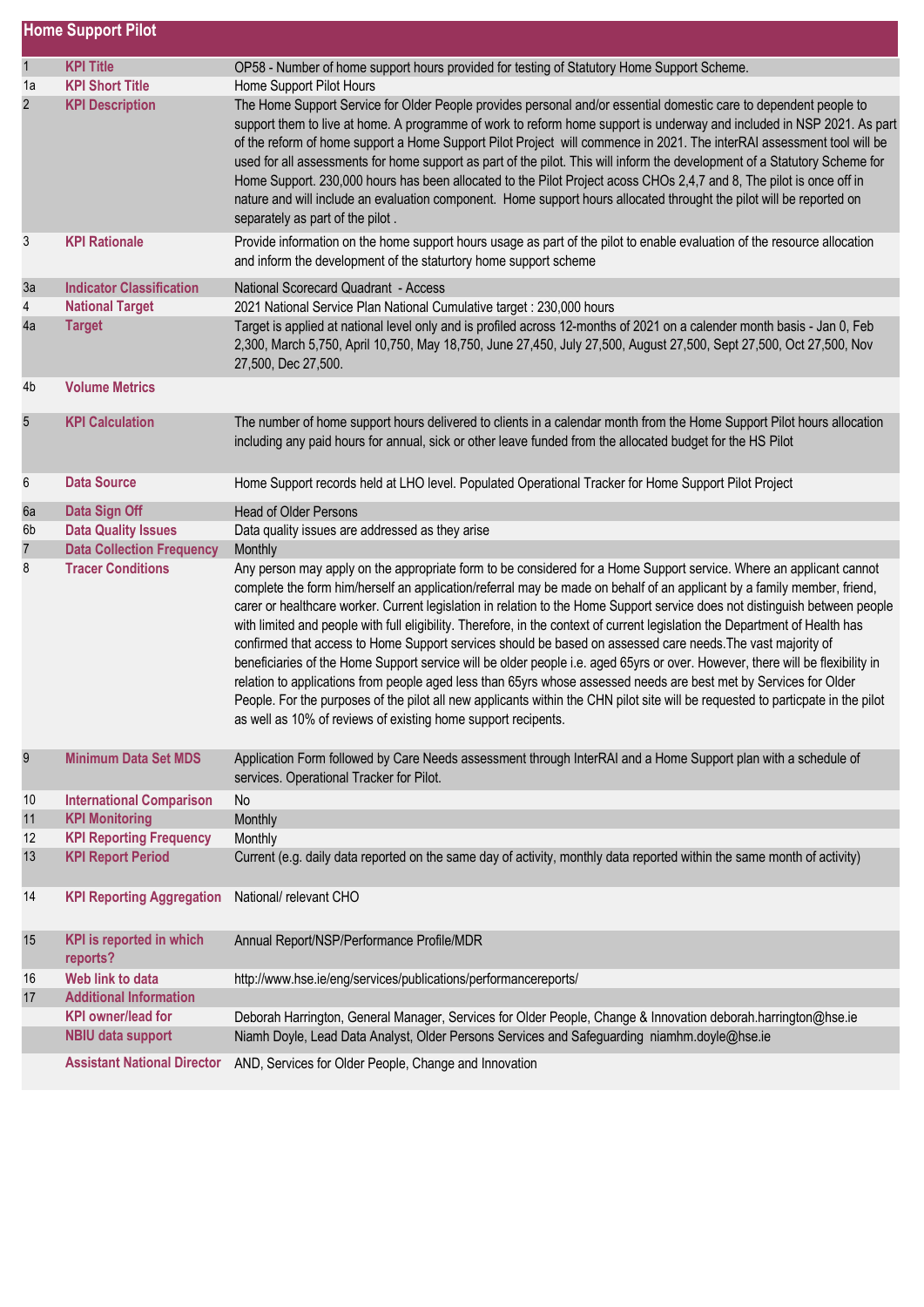| <b>IHCP</b>             |                                                            |                                                                                                                                                                                                                                                                                                                                                                                                                                                                                                                                                                                                                                                                                                                                                                                                                                                                                                                                                                  |
|-------------------------|------------------------------------------------------------|------------------------------------------------------------------------------------------------------------------------------------------------------------------------------------------------------------------------------------------------------------------------------------------------------------------------------------------------------------------------------------------------------------------------------------------------------------------------------------------------------------------------------------------------------------------------------------------------------------------------------------------------------------------------------------------------------------------------------------------------------------------------------------------------------------------------------------------------------------------------------------------------------------------------------------------------------------------|
| 1                       | <b>KPI Title</b>                                           | OP51 No. of home support hours provided from Intensive Home Care Packages (IHCPs)                                                                                                                                                                                                                                                                                                                                                                                                                                                                                                                                                                                                                                                                                                                                                                                                                                                                                |
| 1a                      | <b>KPI Short Title</b>                                     | Home Support Hours - IHCPs                                                                                                                                                                                                                                                                                                                                                                                                                                                                                                                                                                                                                                                                                                                                                                                                                                                                                                                                       |
| $\overline{2}$          | <b>KPI Description</b>                                     | An Intensive Home Care Package consists of community services and supports which may be provided to clients with<br>higher levels of assessed care needs or complexity, in receipt of a high value of supports in the community to: a) return<br>home from hospital or residential care or b) prevent attendance/admission to A&E/Acute Hospital or c) prevent or delay<br>admission to long term residential care The total number of home support hours delivered through home visits by home<br>support workers employed by HSE and funded from the Intensive Home Care Budget SOP or providers receiving funding<br>from the HSE from the Intensive Home Care Budget SOP including paid leave for these staff during the reporting period (1<br>calendar month).                                                                                                                                                                                             |
| 3                       | <b>KPI Rationale</b>                                       | Provide information on the usage of home support hours in the community from Intensive Home Care Packages and<br>facilitate adjustment, if required, of service activity to achieve targets and live within the available resources.                                                                                                                                                                                                                                                                                                                                                                                                                                                                                                                                                                                                                                                                                                                             |
| За                      | <b>Indicator Classification</b>                            | National Scorecard Quadrant - Access                                                                                                                                                                                                                                                                                                                                                                                                                                                                                                                                                                                                                                                                                                                                                                                                                                                                                                                             |
| $\overline{\mathbf{4}}$ | <b>National Target</b>                                     | 2021 National Service Plan Cumulative National target: 360,000 hours                                                                                                                                                                                                                                                                                                                                                                                                                                                                                                                                                                                                                                                                                                                                                                                                                                                                                             |
| 4a                      | <b>Target</b>                                              | Target is applied at national level only<br>Profile - Jan: 30,575; Feb: 27,619; March 30,575; April: 29,589; May: 30,575; June: 29,589; July: 30,575; Aug: 30,575;<br>Sept: 29,589; Oct: 30,575; Nov: 29,589; Dec: 30,575                                                                                                                                                                                                                                                                                                                                                                                                                                                                                                                                                                                                                                                                                                                                        |
| 4b                      | <b>Volume Metrics</b>                                      |                                                                                                                                                                                                                                                                                                                                                                                                                                                                                                                                                                                                                                                                                                                                                                                                                                                                                                                                                                  |
| 5                       | <b>KPI Calculation</b>                                     | The number of home support hours delivered to clients in a calendar month from the Intensive Home Care Package Budget<br>SOP including any paid hours for annual, sick or other leave.                                                                                                                                                                                                                                                                                                                                                                                                                                                                                                                                                                                                                                                                                                                                                                           |
| $\boldsymbol{6}$        | <b>Data Source</b>                                         | Intensive Home Care Package records held at LHO level. Populated CIF template is submitted by LHO to the NBIU.                                                                                                                                                                                                                                                                                                                                                                                                                                                                                                                                                                                                                                                                                                                                                                                                                                                   |
| 6a                      | Data Sign Off                                              | <b>Head of Older Persons</b>                                                                                                                                                                                                                                                                                                                                                                                                                                                                                                                                                                                                                                                                                                                                                                                                                                                                                                                                     |
| 6b                      | <b>Data Quality Issues</b>                                 | Data quality issues are addressed as they arise.                                                                                                                                                                                                                                                                                                                                                                                                                                                                                                                                                                                                                                                                                                                                                                                                                                                                                                                 |
| 7                       | <b>Data Collection Frequency</b>                           | Monthly                                                                                                                                                                                                                                                                                                                                                                                                                                                                                                                                                                                                                                                                                                                                                                                                                                                                                                                                                          |
| 8                       | <b>Tracer Conditions</b>                                   | Any person may apply on the appropriate form to be considered for an Intensive Home Care Package (IHCP). Where an<br>applicant cannot complete the form him/herself an application/referral may be made on behalf of an applicant by a family<br>member, friend, carer or healthcare worker. Current legislation in relation to the Home Support service does not distinguish<br>between people with limited and people with full eligibility. Therefore, in the context of current legislation the Department of<br>Health has confirmed that access to Home Support Services and Intensive Home Care Packages should be based on<br>assessed care needs. The vast majority of beneficiaries of IHCPs will be older people i.e. aged 65yrs or over. However,<br>there will be flexibility in relation to applications from people aged less than 65yrs whose assessed needs are best met by<br>Services for Older People e.g. people with early onset dementia. |
| 9                       | <b>Minimum Data Set MDS</b>                                | Application Form followed by Care Needs assessment and a Home Support care plan with a schedule of services.                                                                                                                                                                                                                                                                                                                                                                                                                                                                                                                                                                                                                                                                                                                                                                                                                                                     |
| 10                      | <b>International Comparison</b>                            | No                                                                                                                                                                                                                                                                                                                                                                                                                                                                                                                                                                                                                                                                                                                                                                                                                                                                                                                                                               |
| 11                      | <b>KPI Monitoring</b>                                      | Monthly                                                                                                                                                                                                                                                                                                                                                                                                                                                                                                                                                                                                                                                                                                                                                                                                                                                                                                                                                          |
| 12<br>13                | <b>KPI Reporting Frequency</b><br><b>KPI Report Period</b> | Monthly<br>Current (e.g. daily data reported on the same day of activity, monthly data reported within the same month of activity)                                                                                                                                                                                                                                                                                                                                                                                                                                                                                                                                                                                                                                                                                                                                                                                                                               |
|                         |                                                            |                                                                                                                                                                                                                                                                                                                                                                                                                                                                                                                                                                                                                                                                                                                                                                                                                                                                                                                                                                  |
| 14                      | <b>KPI Reporting Aggregation</b>                           | National/CHO/ LHO Area/                                                                                                                                                                                                                                                                                                                                                                                                                                                                                                                                                                                                                                                                                                                                                                                                                                                                                                                                          |
| 15                      | <b>KPI</b> is reported in which<br>reports?                | NSP/Annual Report/ Performance Profile/MDR                                                                                                                                                                                                                                                                                                                                                                                                                                                                                                                                                                                                                                                                                                                                                                                                                                                                                                                       |
| 16                      | Web link to data                                           | http://www.hse.ie/eng/services/publications/performancereports/                                                                                                                                                                                                                                                                                                                                                                                                                                                                                                                                                                                                                                                                                                                                                                                                                                                                                                  |
| 17                      | <b>Additional Information</b>                              | Is the data for this KPI available through Corporate Information Facility (CIF)?<br>Yes                                                                                                                                                                                                                                                                                                                                                                                                                                                                                                                                                                                                                                                                                                                                                                                                                                                                          |
|                         | <b>KPI</b> owner/lead for<br>implementation                | Kathleen Jordan, General Manager, Home Support Service<br>kathleenc.jordan@hse.ie                                                                                                                                                                                                                                                                                                                                                                                                                                                                                                                                                                                                                                                                                                                                                                                                                                                                                |
|                         | <b>NBIU data support</b>                                   | Niamh Doyle, Lead Data Analyst, Older Persons Services and Safeguarding niamhm.doyle@hse.ie                                                                                                                                                                                                                                                                                                                                                                                                                                                                                                                                                                                                                                                                                                                                                                                                                                                                      |
|                         | <b>Assistant National Director</b>                         | Sandra Tuohy, A.N.D. - Head of Operations & Service Improvement Services for Older People                                                                                                                                                                                                                                                                                                                                                                                                                                                                                                                                                                                                                                                                                                                                                                                                                                                                        |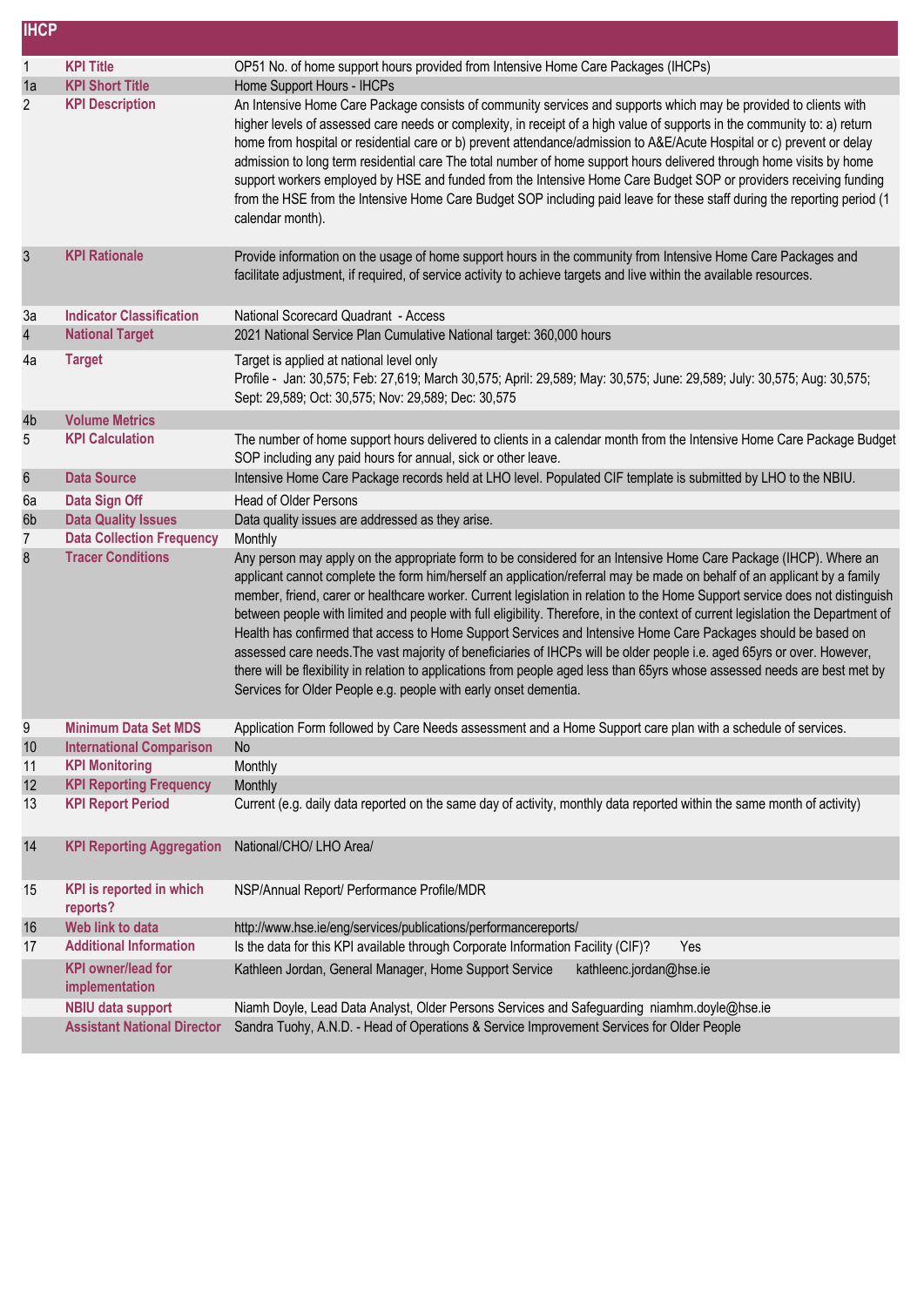| <b>IHCP</b>     |                                                                |                                                                                                                                                                                                                                                                                                                                                                                                                                                                                                                                                                                                                                                                                                                                                                                                                                                                                                                                                                                                                                                                                                                                                                                                                                                                                                                                                                                                                                                                                                                                                                                                                                                                                                                                                                                                                                                                                                                                                                                                                                                                                                                                                                                                                                                                    |
|-----------------|----------------------------------------------------------------|--------------------------------------------------------------------------------------------------------------------------------------------------------------------------------------------------------------------------------------------------------------------------------------------------------------------------------------------------------------------------------------------------------------------------------------------------------------------------------------------------------------------------------------------------------------------------------------------------------------------------------------------------------------------------------------------------------------------------------------------------------------------------------------------------------------------------------------------------------------------------------------------------------------------------------------------------------------------------------------------------------------------------------------------------------------------------------------------------------------------------------------------------------------------------------------------------------------------------------------------------------------------------------------------------------------------------------------------------------------------------------------------------------------------------------------------------------------------------------------------------------------------------------------------------------------------------------------------------------------------------------------------------------------------------------------------------------------------------------------------------------------------------------------------------------------------------------------------------------------------------------------------------------------------------------------------------------------------------------------------------------------------------------------------------------------------------------------------------------------------------------------------------------------------------------------------------------------------------------------------------------------------|
| 1               | <b>KPI Title</b>                                               | OP4 - Total number of persons in receipt of an Intensive Home Care Package (IHCP)                                                                                                                                                                                                                                                                                                                                                                                                                                                                                                                                                                                                                                                                                                                                                                                                                                                                                                                                                                                                                                                                                                                                                                                                                                                                                                                                                                                                                                                                                                                                                                                                                                                                                                                                                                                                                                                                                                                                                                                                                                                                                                                                                                                  |
| 1a              | <b>KPI Short Title</b>                                         | No of IHCPs in place                                                                                                                                                                                                                                                                                                                                                                                                                                                                                                                                                                                                                                                                                                                                                                                                                                                                                                                                                                                                                                                                                                                                                                                                                                                                                                                                                                                                                                                                                                                                                                                                                                                                                                                                                                                                                                                                                                                                                                                                                                                                                                                                                                                                                                               |
| 2               | <b>KPI Description</b>                                         | Number of named person in receipt of an Intensive Home Care Package (IHCP) at a point in time (on the last day of the<br>reporting period). An Intensive Home Care Package consists of community services and supports which may be provided<br>to clients with higher levels of assessed care needs or complexity, in receipt of a high value of supports in the community<br>to: a) return home from hospital or residential care or b) prevent attendance/admission to A&E/Acute Hospital or c) prevent<br>or delay admission to long term residential care. Intensive HCPs (IHCPs) relates to those Home Support clients with levels<br>of service, over and above normal levels available from Home Care services, which is provided to support the assessed<br>needs of the applicant and would usually involve Home Support services valued in excess of €800 per week to be classed<br>as an IHCP. IHCPs do not replace existing services. A significant proportion of Intensive home care packages are delivered<br>to support persons with dementia. There is no requirement that an applicant should have a medical card in order to apply to<br>be considered for an Intensive Home Care Package. An IHCP is allocated based on assessed care need within the limit of<br>the resources available for the Service. To comply with the policy objectives of the scheme, the vast majority of<br>beneficiaries of the Scheme will be older people i.e. aged 65 or over. However, there will be flexibility in relation to<br>applications from people approaching 65 years. In addition some people aged less than 65 years, for example a person<br>who has developed early onset dementia (and where their assessed needs can be best met by Services for Older People),<br>may also be considered as exceptional cases for the IHC Service. Applications from people aged under 65 years will need<br>to be approved by the General Manager. Enhanced level of community services is any additional level of services, over<br>and above mainstream Home Support services which is provided to support the assessed needs of the applicant (National<br>Guidelines & Procedures for the Home Support Service (Single Funded Service for Older People) |
| 3               | <b>KPI Rationale</b>                                           | Monitor and Measure provision of service and report on activity against NSP. A separate funding stream has been provided<br>for Intensive Home Care Package Service (from the NHSS sub-head). Therefore, there is a requirement to monitor<br>provision of service and report on activity; provide analysis of provision of enhanced public community services.                                                                                                                                                                                                                                                                                                                                                                                                                                                                                                                                                                                                                                                                                                                                                                                                                                                                                                                                                                                                                                                                                                                                                                                                                                                                                                                                                                                                                                                                                                                                                                                                                                                                                                                                                                                                                                                                                                    |
| 3a              | <b>Indicator Classification</b>                                | National Scorecard Quadrant - Access                                                                                                                                                                                                                                                                                                                                                                                                                                                                                                                                                                                                                                                                                                                                                                                                                                                                                                                                                                                                                                                                                                                                                                                                                                                                                                                                                                                                                                                                                                                                                                                                                                                                                                                                                                                                                                                                                                                                                                                                                                                                                                                                                                                                                               |
| 4               | <b>National Target</b>                                         | 2021 National Service Plan National Point in Time target: 235.                                                                                                                                                                                                                                                                                                                                                                                                                                                                                                                                                                                                                                                                                                                                                                                                                                                                                                                                                                                                                                                                                                                                                                                                                                                                                                                                                                                                                                                                                                                                                                                                                                                                                                                                                                                                                                                                                                                                                                                                                                                                                                                                                                                                     |
| 4a<br>4b        | <b>Target</b><br><b>Volume Metrics</b>                         | Target of 235 applied each month of 2021 at a national level                                                                                                                                                                                                                                                                                                                                                                                                                                                                                                                                                                                                                                                                                                                                                                                                                                                                                                                                                                                                                                                                                                                                                                                                                                                                                                                                                                                                                                                                                                                                                                                                                                                                                                                                                                                                                                                                                                                                                                                                                                                                                                                                                                                                       |
| 5               | <b>KPI Calculation</b>                                         | Total number of people in receipt of an Intensive Home Care Package on the last day of the month. = No. at start of month<br>+ no. of new clients - no. ceased during the month                                                                                                                                                                                                                                                                                                                                                                                                                                                                                                                                                                                                                                                                                                                                                                                                                                                                                                                                                                                                                                                                                                                                                                                                                                                                                                                                                                                                                                                                                                                                                                                                                                                                                                                                                                                                                                                                                                                                                                                                                                                                                    |
| 6               | <b>Data Source</b>                                             | Intensive Home Care Package records held at LHO level. Populated CIF template is submitted by LHO to the NBIU.                                                                                                                                                                                                                                                                                                                                                                                                                                                                                                                                                                                                                                                                                                                                                                                                                                                                                                                                                                                                                                                                                                                                                                                                                                                                                                                                                                                                                                                                                                                                                                                                                                                                                                                                                                                                                                                                                                                                                                                                                                                                                                                                                     |
| 6a              | <b>Data Sign Off</b>                                           | Head of Older Persons                                                                                                                                                                                                                                                                                                                                                                                                                                                                                                                                                                                                                                                                                                                                                                                                                                                                                                                                                                                                                                                                                                                                                                                                                                                                                                                                                                                                                                                                                                                                                                                                                                                                                                                                                                                                                                                                                                                                                                                                                                                                                                                                                                                                                                              |
| 6b<br>7         | <b>Data Quality Issues</b><br><b>Data Collection Frequency</b> | Data quality issues are addressed as they arise.<br>Monthly                                                                                                                                                                                                                                                                                                                                                                                                                                                                                                                                                                                                                                                                                                                                                                                                                                                                                                                                                                                                                                                                                                                                                                                                                                                                                                                                                                                                                                                                                                                                                                                                                                                                                                                                                                                                                                                                                                                                                                                                                                                                                                                                                                                                        |
| 8               | <b>Tracer Conditions</b>                                       | Any person may apply on the appropriate form to be considered for an Intensive Home Care Package. Where an applicant<br>cannot complete the form him/herself an application/referral may be made on behalf of an applicant by a family member,<br>friend, carer or healthcare worker. Intensive Home Care Packages will be allocated and approved based on assessed care<br>need within the limit of the resources available for the Service.                                                                                                                                                                                                                                                                                                                                                                                                                                                                                                                                                                                                                                                                                                                                                                                                                                                                                                                                                                                                                                                                                                                                                                                                                                                                                                                                                                                                                                                                                                                                                                                                                                                                                                                                                                                                                      |
| 9               | <b>Minimum Data Set MDS</b>                                    | Completed application form followed by a Care Needs Assessment. The assessment, by HSE health professionals will<br>recommend what services/supports, if any, are required over and above what is available from mainstream community<br>services or available from standard Home Care Services. In order to allocate an Intensive Home Care service the care<br>needs assessment must confirm that enhanced levels of service/support are recommended. If the care needs assessment<br>indicates that additional services/supports through the Intensive Home Care service are not appropriate or required the<br>application for an Intensive Home Care Package will be refused.                                                                                                                                                                                                                                                                                                                                                                                                                                                                                                                                                                                                                                                                                                                                                                                                                                                                                                                                                                                                                                                                                                                                                                                                                                                                                                                                                                                                                                                                                                                                                                                 |
| 10 <sup>°</sup> | <b>International Comparison</b>                                | No                                                                                                                                                                                                                                                                                                                                                                                                                                                                                                                                                                                                                                                                                                                                                                                                                                                                                                                                                                                                                                                                                                                                                                                                                                                                                                                                                                                                                                                                                                                                                                                                                                                                                                                                                                                                                                                                                                                                                                                                                                                                                                                                                                                                                                                                 |
| 11              | <b>KPI Monitoring</b>                                          | Monthly                                                                                                                                                                                                                                                                                                                                                                                                                                                                                                                                                                                                                                                                                                                                                                                                                                                                                                                                                                                                                                                                                                                                                                                                                                                                                                                                                                                                                                                                                                                                                                                                                                                                                                                                                                                                                                                                                                                                                                                                                                                                                                                                                                                                                                                            |
| 12<br>13        | <b>KPI Reporting Frequency</b><br><b>KPI Report Period</b>     | Monthly<br>Current (e.g. daily data reported on the same day of activity, monthly data reported within the same month of activity)                                                                                                                                                                                                                                                                                                                                                                                                                                                                                                                                                                                                                                                                                                                                                                                                                                                                                                                                                                                                                                                                                                                                                                                                                                                                                                                                                                                                                                                                                                                                                                                                                                                                                                                                                                                                                                                                                                                                                                                                                                                                                                                                 |
| 14              | <b>KPI Reporting Aggregation</b>                               | National/CHO/ LHO Area                                                                                                                                                                                                                                                                                                                                                                                                                                                                                                                                                                                                                                                                                                                                                                                                                                                                                                                                                                                                                                                                                                                                                                                                                                                                                                                                                                                                                                                                                                                                                                                                                                                                                                                                                                                                                                                                                                                                                                                                                                                                                                                                                                                                                                             |
| 15              | <b>KPI</b> is reported in which<br>reports?                    | Annual Report/NSP/Performance Profile/MDR                                                                                                                                                                                                                                                                                                                                                                                                                                                                                                                                                                                                                                                                                                                                                                                                                                                                                                                                                                                                                                                                                                                                                                                                                                                                                                                                                                                                                                                                                                                                                                                                                                                                                                                                                                                                                                                                                                                                                                                                                                                                                                                                                                                                                          |
| 16              | Web link to data                                               | http://www.hse.ie/eng/services/publications/performancereports/                                                                                                                                                                                                                                                                                                                                                                                                                                                                                                                                                                                                                                                                                                                                                                                                                                                                                                                                                                                                                                                                                                                                                                                                                                                                                                                                                                                                                                                                                                                                                                                                                                                                                                                                                                                                                                                                                                                                                                                                                                                                                                                                                                                                    |
| 17              | <b>Additional Information</b><br><b>KPI owner/lead for</b>     | Is the data for this KPI available through Corporate Information Facility (CIF)?<br>Yes<br>Kathleen Jordan, General Manager, Home Support Service<br>kathleenc.jordan@hse.ie                                                                                                                                                                                                                                                                                                                                                                                                                                                                                                                                                                                                                                                                                                                                                                                                                                                                                                                                                                                                                                                                                                                                                                                                                                                                                                                                                                                                                                                                                                                                                                                                                                                                                                                                                                                                                                                                                                                                                                                                                                                                                       |
|                 | implementation                                                 |                                                                                                                                                                                                                                                                                                                                                                                                                                                                                                                                                                                                                                                                                                                                                                                                                                                                                                                                                                                                                                                                                                                                                                                                                                                                                                                                                                                                                                                                                                                                                                                                                                                                                                                                                                                                                                                                                                                                                                                                                                                                                                                                                                                                                                                                    |
|                 | <b>NBIU data support</b><br><b>Assistant National Director</b> | Niamh Doyle, Lead Data Analyst, Older Persons Services and Safeguarding niamhm.doyle@hse.ie<br>Sandra Tuohy, A.N.D. - Head of Operations & Service Improvement Services for Older People                                                                                                                                                                                                                                                                                                                                                                                                                                                                                                                                                                                                                                                                                                                                                                                                                                                                                                                                                                                                                                                                                                                                                                                                                                                                                                                                                                                                                                                                                                                                                                                                                                                                                                                                                                                                                                                                                                                                                                                                                                                                           |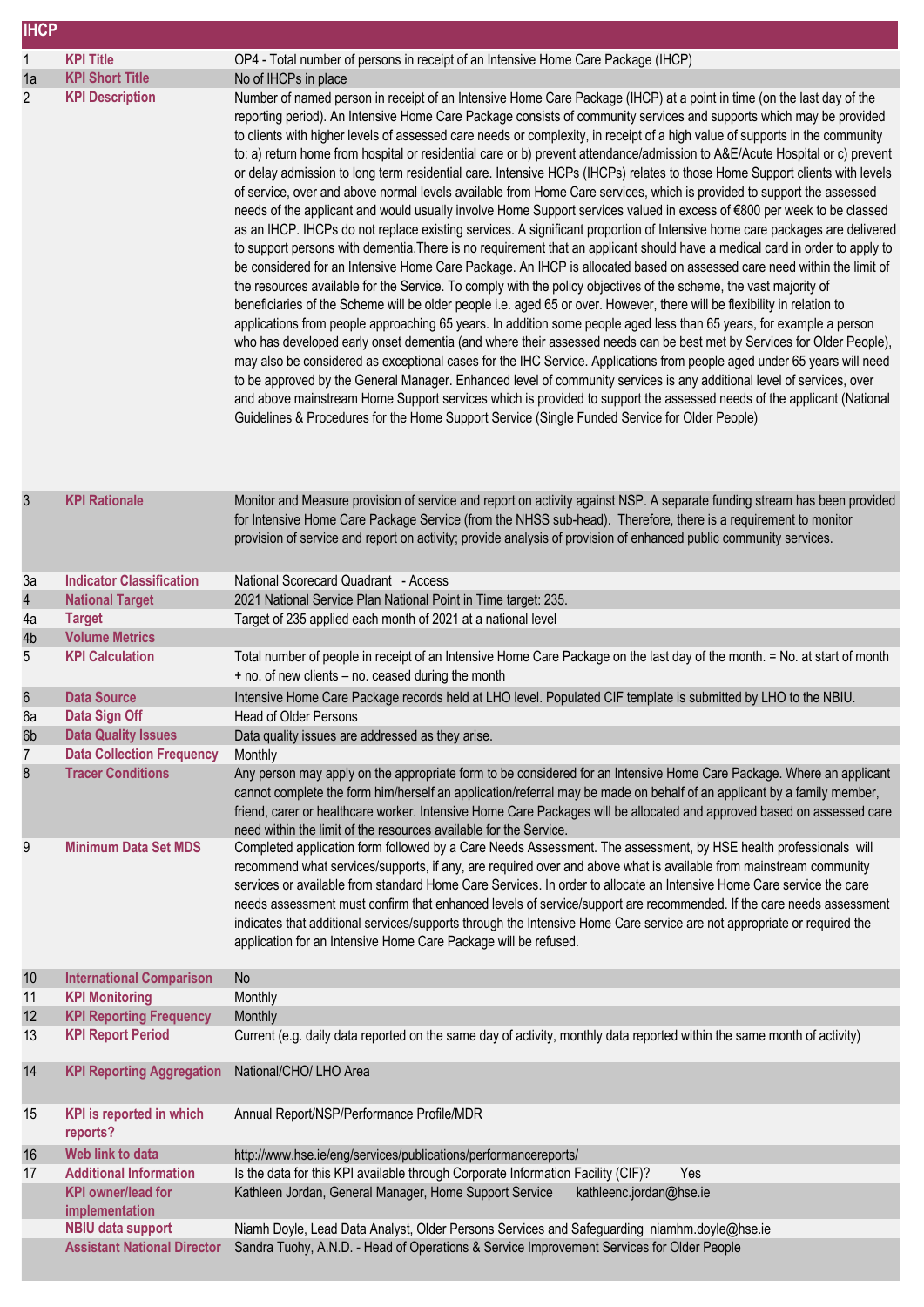| <b>IHCP</b>    |                                             |                                                                                                                                                                                                                                                                                                                                                                                                                                                                                                                                                                                                                         |
|----------------|---------------------------------------------|-------------------------------------------------------------------------------------------------------------------------------------------------------------------------------------------------------------------------------------------------------------------------------------------------------------------------------------------------------------------------------------------------------------------------------------------------------------------------------------------------------------------------------------------------------------------------------------------------------------------------|
| 1              | <b>KPI Title</b>                            | OP40 - % of clients in receipt of an Intensive Home Care Package (IHCP) with a key worker assigned                                                                                                                                                                                                                                                                                                                                                                                                                                                                                                                      |
| 1a             | <b>KPI Short Title</b>                      | % of IHCPs with key worker                                                                                                                                                                                                                                                                                                                                                                                                                                                                                                                                                                                              |
| 2              | <b>KPI Description</b>                      | % of clients in receipt of an Intensive Home Care Package (IHCP) on last day of the month who have a named key worker<br>who will liaise with the client and the family                                                                                                                                                                                                                                                                                                                                                                                                                                                 |
| $\mathfrak{S}$ | <b>KPI Rationale</b>                        | Monitor and Measure provision of service against NSP. A separate funding stream has been provided for Intensive Home<br>Care Services (from the NHSS sub-head). Therefore there is a requirement to monitor provision of service and report on<br>activity; provide analysis of provision of enhanced public community services.                                                                                                                                                                                                                                                                                        |
| 3a             | <b>Indicator Classification</b>             | <b>National Scorecard Quadrant</b><br>Access                                                                                                                                                                                                                                                                                                                                                                                                                                                                                                                                                                            |
| 4              | <b>National Target</b>                      | 2021 National Service Plan Point in Time target: 100%                                                                                                                                                                                                                                                                                                                                                                                                                                                                                                                                                                   |
| 4a             | <b>Target</b>                               | Target is Point in Time - 100% target applied each month                                                                                                                                                                                                                                                                                                                                                                                                                                                                                                                                                                |
| 4b             | <b>Volume Metrics</b>                       |                                                                                                                                                                                                                                                                                                                                                                                                                                                                                                                                                                                                                         |
| 5              | <b>KPI Calculation</b>                      | Number of clients in receipt of an IHCP on the last day of the month who have a key worker assigned divided by the total<br>number of clients in receipt of an IHCP on the last day of the month multiplied by 100. This a point in time data e.g 90<br>clients in receipt of an IHCP on 31st October, 85 clients in receipt of an IHCP have a key worker assigned on 31st October -<br>$85/90 \times 100 = 94.4\%$                                                                                                                                                                                                     |
| $6\,$          | <b>Data Source</b>                          | Intensive Home Care Package records held at LHO level. Populated CIF template is submitted by LHO to the NBIU.                                                                                                                                                                                                                                                                                                                                                                                                                                                                                                          |
| 6a             | Data Sign Off                               | <b>Head of Older Persons</b>                                                                                                                                                                                                                                                                                                                                                                                                                                                                                                                                                                                            |
| 6b             | <b>Data Quality Issues</b>                  | Data quality issues are addressed as they arise.                                                                                                                                                                                                                                                                                                                                                                                                                                                                                                                                                                        |
| 7              | <b>Data Collection Frequency</b>            | Monthly                                                                                                                                                                                                                                                                                                                                                                                                                                                                                                                                                                                                                 |
| 8              | <b>Tracer Conditions</b>                    | Any person may apply on the appropriate form to be considered for an Intensive HCP. Where an applicant cannot complete<br>the form him/herself an application/referral may be made on behalf of an applicant by a family member, friend, carer or<br>healthcare worker. An Intensive HCP will be allocated and approved on the basis of assessed care need, within targeted<br>areas, within the limit of the resources available for the Service. A named key worker is assigned to each IHCP client on<br>approval and key worker information is updated monthly in returns to Services for Older People Specialists. |
| 9              | <b>Minimum Data Set MDS</b>                 | Application form, Approval Form or Client's Care Plan specifying name of key worker.                                                                                                                                                                                                                                                                                                                                                                                                                                                                                                                                    |
| 10             | <b>International Comparison</b>             | Not applicable                                                                                                                                                                                                                                                                                                                                                                                                                                                                                                                                                                                                          |
| 11             | <b>KPI Monitoring</b>                       | Monthly                                                                                                                                                                                                                                                                                                                                                                                                                                                                                                                                                                                                                 |
| 12             | <b>KPI Reporting Frequency</b>              | Monthly                                                                                                                                                                                                                                                                                                                                                                                                                                                                                                                                                                                                                 |
| 13             | <b>KPI Report Period</b>                    | Current (e.g. daily data reported on the same day of activity, monthly data reported within the same month of activity)                                                                                                                                                                                                                                                                                                                                                                                                                                                                                                 |
| 14             | <b>KPI Reporting Aggregation</b>            | National/CHO/ LHO Area                                                                                                                                                                                                                                                                                                                                                                                                                                                                                                                                                                                                  |
| 15             | <b>KPI</b> is reported in which<br>reports? | NSP/Annual Report/Performance Profile/MDR                                                                                                                                                                                                                                                                                                                                                                                                                                                                                                                                                                               |
| 16             | Web link to data                            | http://www.hse.ie/eng/services/publications/performancereports/                                                                                                                                                                                                                                                                                                                                                                                                                                                                                                                                                         |
| 17             | <b>Additional Information</b>               | Is the data for this KPI available through Corporate Information Facility (CIF)?<br>Yes                                                                                                                                                                                                                                                                                                                                                                                                                                                                                                                                 |
|                | <b>KPI</b> owner/lead for<br>implementation | Kathleen Jordan, General Manager, Home Support Service<br>kathleenc.jordan@hse.ie                                                                                                                                                                                                                                                                                                                                                                                                                                                                                                                                       |
|                | <b>NBIU data support</b>                    | Niamh Doyle, Lead Data Analyst, Older Persons Services and Safeguarding niamhm.doyle@hse.ie                                                                                                                                                                                                                                                                                                                                                                                                                                                                                                                             |
|                | <b>Assistant National Director</b>          | Sandra Tuohy, A.N.D. - Head of Operations & Service Improvement Services for Older People                                                                                                                                                                                                                                                                                                                                                                                                                                                                                                                               |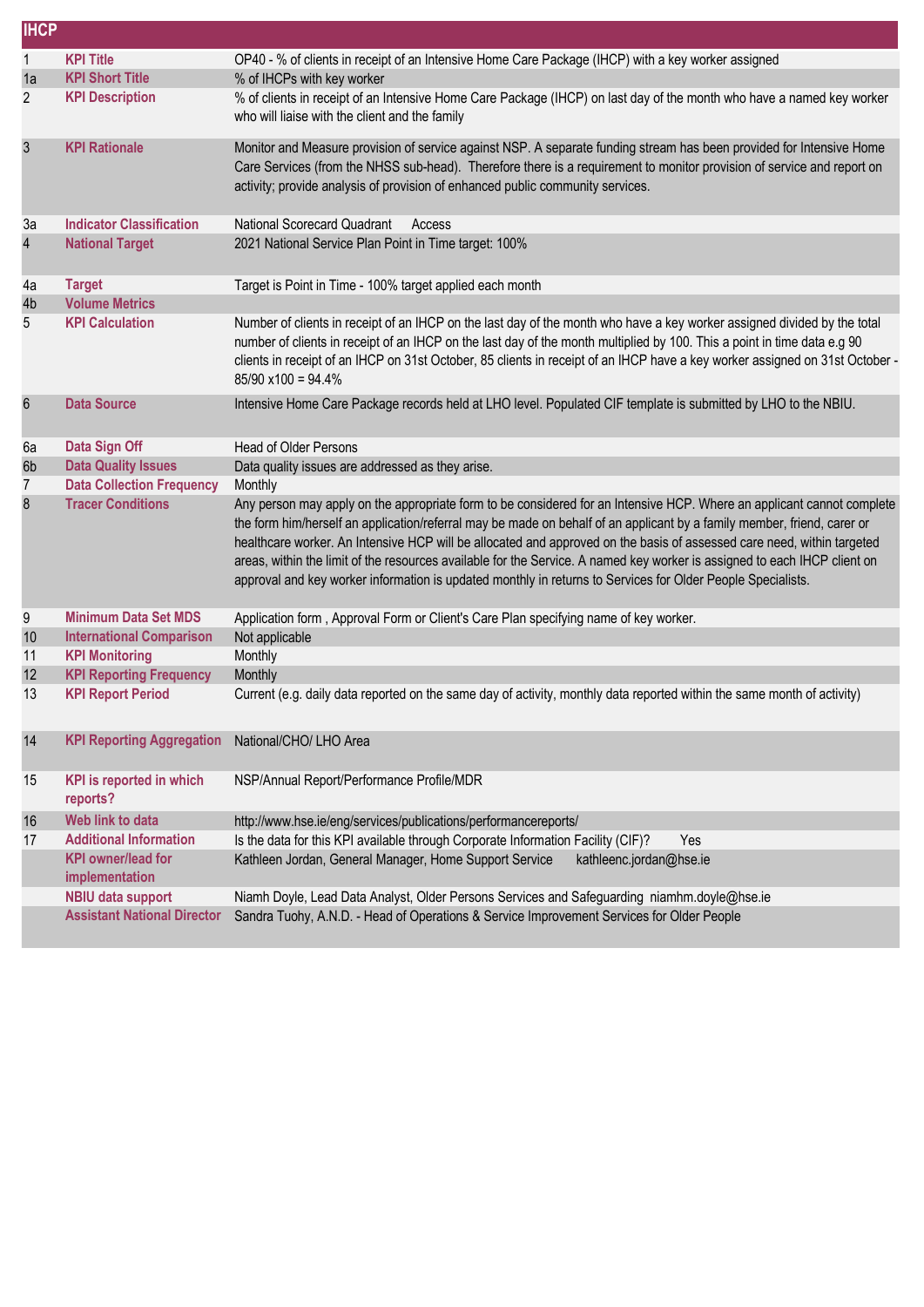| <b>NHSS</b>             |                                             |                                                                                                                                                                                                                                                                                                                                                                                                                                                                   |
|-------------------------|---------------------------------------------|-------------------------------------------------------------------------------------------------------------------------------------------------------------------------------------------------------------------------------------------------------------------------------------------------------------------------------------------------------------------------------------------------------------------------------------------------------------------|
| 1                       | <b>KPI Title</b>                            | OP10 - Percentage of clients who have Common Summary Assessment Reports (CSARs) processed within six weeks                                                                                                                                                                                                                                                                                                                                                        |
| 1a                      | <b>KPI Short Title</b>                      | % of clients who have CSARs processed within six weeks                                                                                                                                                                                                                                                                                                                                                                                                            |
| $\overline{2}$          | <b>KPI Description</b>                      | NHSS (Fair Deal): percentage of complete Care Needs Assessment Applications with a CSAR processed to a<br>determination by a Local Placement Forum within 6 weeks of request.                                                                                                                                                                                                                                                                                     |
| $\sqrt{3}$              | <b>KPI Rationale</b>                        | To monitor and manage the processing of applications to determination and to ensure that applications are processed to<br>determination within a specific timeframe.                                                                                                                                                                                                                                                                                              |
| За                      | <b>Indicator Classification</b>             | National Scorecard Quadrant Access                                                                                                                                                                                                                                                                                                                                                                                                                                |
| $\overline{\mathbf{4}}$ | <b>National Target</b>                      | 2021 National Service Plan point in time National Target - 90%.                                                                                                                                                                                                                                                                                                                                                                                                   |
| 4a                      | <b>Target</b>                               | National Target of 90% applied each month                                                                                                                                                                                                                                                                                                                                                                                                                         |
| 4b                      | <b>Volume Metrics</b>                       |                                                                                                                                                                                                                                                                                                                                                                                                                                                                   |
| 5                       | <b>KPI Calculation</b>                      | Count is based on activity during the month. - Numerator :Number of completed Care Needs Assessment with a CSARS<br>processed to a determination by Local Placement Forum within 6 weeks of request during the reported month.<br>Denominator: Total number of completed Care Needs Assessments with a CSARs processed to a determination by Local<br>Placement Forum within 6 weeks of request during the reporting month. Calculation Numerator/Denominator*100 |
| $6\phantom{.}6$         | <b>Data Source</b>                          | Nursing Homes Support Scheme Database to NBIU via Analyst                                                                                                                                                                                                                                                                                                                                                                                                         |
| 6a                      | Data Sign Off                               | Ultan Hynes, Head of Service, NHSS                                                                                                                                                                                                                                                                                                                                                                                                                                |
| 6b                      | <b>Data Quality Issues</b>                  | <b>No</b>                                                                                                                                                                                                                                                                                                                                                                                                                                                         |
| $\overline{7}$          | <b>Data Collection Frequency</b>            | Monthly                                                                                                                                                                                                                                                                                                                                                                                                                                                           |
| $\bf 8$                 | <b>Tracer Conditions</b>                    | As per the the Nursing Home Support Scheme Guidelines                                                                                                                                                                                                                                                                                                                                                                                                             |
| 9                       | <b>Minimum Data Set MDS</b>                 | <b>NHSS Application Form</b>                                                                                                                                                                                                                                                                                                                                                                                                                                      |
| 10                      | <b>International Comparison</b>             | Not applicable                                                                                                                                                                                                                                                                                                                                                                                                                                                    |
| 11                      | <b>KPI Monitoring</b>                       | Monthly                                                                                                                                                                                                                                                                                                                                                                                                                                                           |
| 12                      | <b>KPI Reporting Frequency</b>              | Monthly                                                                                                                                                                                                                                                                                                                                                                                                                                                           |
| 13                      | <b>KPI Report Period</b>                    | Current (e.g. daily data reported on the same day of activity, monthly data reported within the same month of activity)                                                                                                                                                                                                                                                                                                                                           |
| 14                      | <b>KPI Reporting Aggregation</b>            | National/CHO/ LHO Area                                                                                                                                                                                                                                                                                                                                                                                                                                            |
| 15                      | <b>KPI</b> is reported in which<br>reports? | Annual Report/NSP/ Performance Profile/MDR                                                                                                                                                                                                                                                                                                                                                                                                                        |
| 16                      | Web link to data                            | http://www.hse.ie/eng/services/publications/performancereports/                                                                                                                                                                                                                                                                                                                                                                                                   |
| 17                      | <b>Additional Information</b>               | Is the data for this KPI available through Corporate Information Facility (CIF)?<br>Yes                                                                                                                                                                                                                                                                                                                                                                           |
|                         | <b>KPI owner/lead for</b><br>implementation | Ultan Hynes, Head of Service, NHSS<br>ultan.hynes@hse.ie                                                                                                                                                                                                                                                                                                                                                                                                          |
|                         | <b>NBIU data support</b>                    | Niamh Doyle, Lead Data Analyst, Older Persons Services and Safeguarding niamhm.doyle@hse.ie                                                                                                                                                                                                                                                                                                                                                                       |
|                         | <b>Assistant National Director</b>          | Sandra Tuohy, A.N.D. Head of Operations & Service Improvement Services for Older People                                                                                                                                                                                                                                                                                                                                                                           |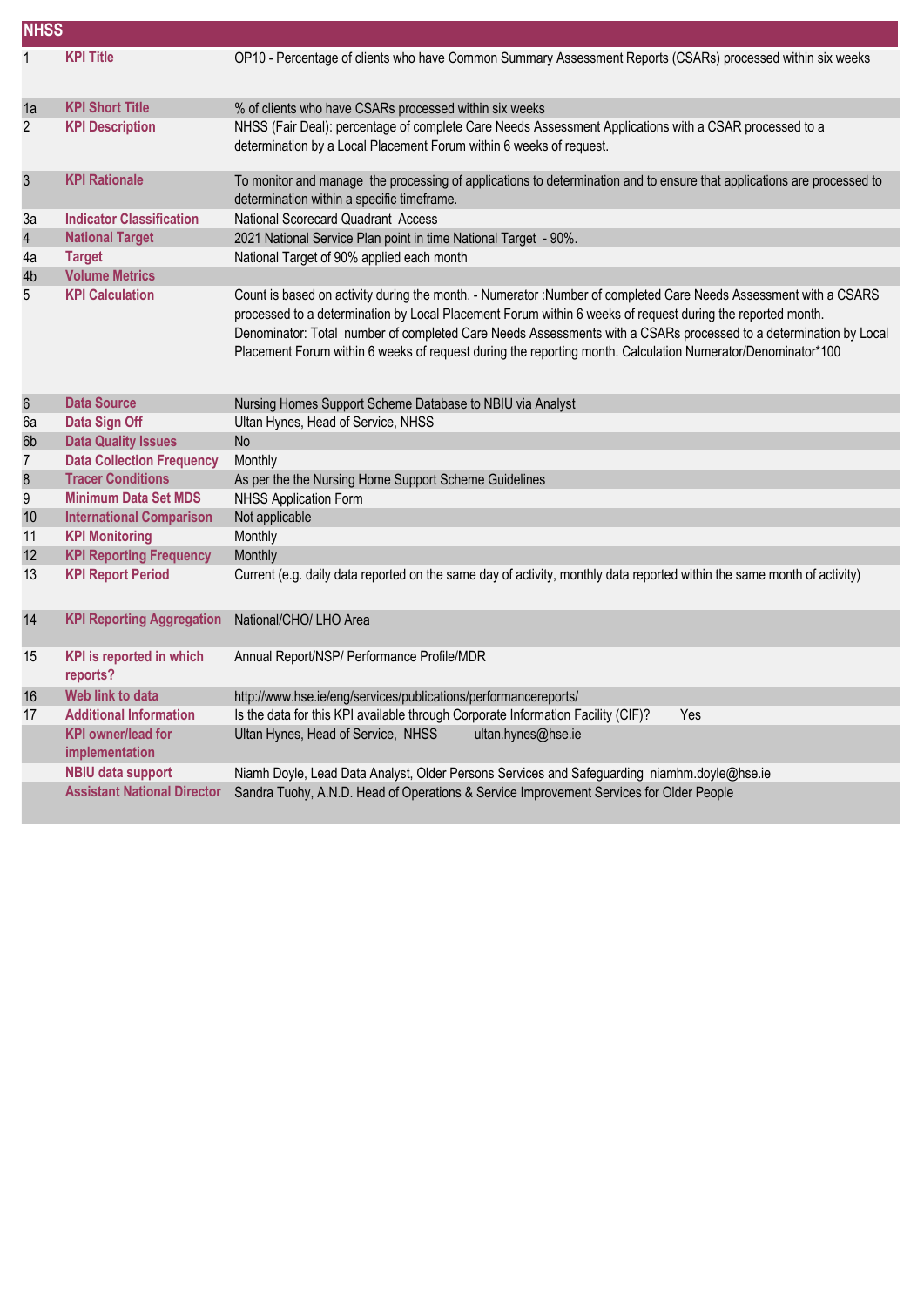| <b>NHSS</b>     |                                                                              |                                                                                                                                                                                                                                                                                                                                                                                                                                                                                                                                                                                             |  |
|-----------------|------------------------------------------------------------------------------|---------------------------------------------------------------------------------------------------------------------------------------------------------------------------------------------------------------------------------------------------------------------------------------------------------------------------------------------------------------------------------------------------------------------------------------------------------------------------------------------------------------------------------------------------------------------------------------------|--|
| $\mathbf{1}$    | <b>KPI Title</b>                                                             | OP15 - % of population over 65 years in NHSS funded beds (based on 2016 Census figures)                                                                                                                                                                                                                                                                                                                                                                                                                                                                                                     |  |
| 1a              | <b>KPI Short Title</b>                                                       | % of population over 65 years in NHSS funded beds                                                                                                                                                                                                                                                                                                                                                                                                                                                                                                                                           |  |
| $\overline{c}$  | <b>KPI Description</b>                                                       | This metric shows the percentage of the population aged 65 and over that is availing of the Nursing Homes Support<br>Scheme and includes Savers and Contract Bed clients. This metric also includes an estimate based on clients aged 65 and<br>over who are supported under the long term residential care subhead in respect of (a) subvented patients and (b) savers -<br>Section 39 voluntary organisations. It does not include patients admitted privately to approved nursing homes or patients<br>residing in private nursing homes that are not approved for the purposes of NHSS. |  |
| $\mathfrak{S}$  | <b>KPI Rationale</b>                                                         | With an increasing ageing population it is necessary to monitor the age profile of clients availing of support under the NHSS<br>to ensure the best management of the service and use of resources.                                                                                                                                                                                                                                                                                                                                                                                         |  |
| За              | <b>Indicator Classification</b>                                              | National Scorecard Quadrant Access                                                                                                                                                                                                                                                                                                                                                                                                                                                                                                                                                          |  |
| 4               | <b>National Target</b>                                                       | 2021 National Service Plan point in time National Target - ≤3.5%.                                                                                                                                                                                                                                                                                                                                                                                                                                                                                                                           |  |
| 4a              | <b>Target</b>                                                                | National Target of ≤3.5% applied each month                                                                                                                                                                                                                                                                                                                                                                                                                                                                                                                                                 |  |
| 4b              | <b>Volume Metrics</b>                                                        |                                                                                                                                                                                                                                                                                                                                                                                                                                                                                                                                                                                             |  |
| 5               | <b>KPI Calculation</b>                                                       | Number of clients over 65 /2016 census figures x 100                                                                                                                                                                                                                                                                                                                                                                                                                                                                                                                                        |  |
| 6               | <b>Data Source</b>                                                           | NHSS database to NBIU via Analyst                                                                                                                                                                                                                                                                                                                                                                                                                                                                                                                                                           |  |
| 6a              | Data Sign Off                                                                | Ultan Hynes, Head of Service, NHSS                                                                                                                                                                                                                                                                                                                                                                                                                                                                                                                                                          |  |
| 6b              | <b>Data Quality Issues</b>                                                   | <b>No</b>                                                                                                                                                                                                                                                                                                                                                                                                                                                                                                                                                                                   |  |
| 7               | <b>Data Collection Frequency</b>                                             | Monthly                                                                                                                                                                                                                                                                                                                                                                                                                                                                                                                                                                                     |  |
| 8               | <b>Tracer Conditions</b>                                                     | Persons over 65 who are in receipt of funding under NHSS during the reporting month.                                                                                                                                                                                                                                                                                                                                                                                                                                                                                                        |  |
| 9               | <b>Minimum Data Set MDS</b>                                                  | Persons who are in the Nursing Homes Support Scheme Database and who are in contract beds and in receipt of<br>subvention                                                                                                                                                                                                                                                                                                                                                                                                                                                                   |  |
| 10 <sup>°</sup> | <b>International Comparison</b>                                              | Yes                                                                                                                                                                                                                                                                                                                                                                                                                                                                                                                                                                                         |  |
| 11              | <b>KPI Monitoring</b>                                                        | Monthly                                                                                                                                                                                                                                                                                                                                                                                                                                                                                                                                                                                     |  |
| 12              | <b>KPI Reporting Frequency</b>                                               | Monthly                                                                                                                                                                                                                                                                                                                                                                                                                                                                                                                                                                                     |  |
| 13              | <b>KPI Report Period</b>                                                     | Current (e.g. daily data reported on the same day of activity, monthly data reported within the same month of activity)                                                                                                                                                                                                                                                                                                                                                                                                                                                                     |  |
| 14              | <b>KPI Reporting Aggregation</b>                                             | National/CHO/ LHO Area                                                                                                                                                                                                                                                                                                                                                                                                                                                                                                                                                                      |  |
| 15              | <b>KPI</b> is reported in which<br>reports?                                  | Annual Report/NSP/Performance Profile/MDR                                                                                                                                                                                                                                                                                                                                                                                                                                                                                                                                                   |  |
| 16              | Web link to data                                                             | http://www.hse.ie/eng/services/publications/performancereports/                                                                                                                                                                                                                                                                                                                                                                                                                                                                                                                             |  |
| 17              | <b>Additional Information</b><br><b>KPI owner/lead for</b><br>implementation | Is the data for this KPI available through Corporate Information Facility (CIF)?<br>Yes<br>Ultan Hynes, Head of Service, NHSS<br>ultan.hynes@hse.ie                                                                                                                                                                                                                                                                                                                                                                                                                                         |  |
|                 | <b>NBIU data support</b>                                                     | Niamh Doyle, Lead Data Analyst, Older Persons Services and Safeguarding niamhm.doyle@hse.ie                                                                                                                                                                                                                                                                                                                                                                                                                                                                                                 |  |
|                 | <b>Assistant National Director</b>                                           | Sandra Tuohy, A.N.D. Head of Operations & Service Improvement Services for Older People                                                                                                                                                                                                                                                                                                                                                                                                                                                                                                     |  |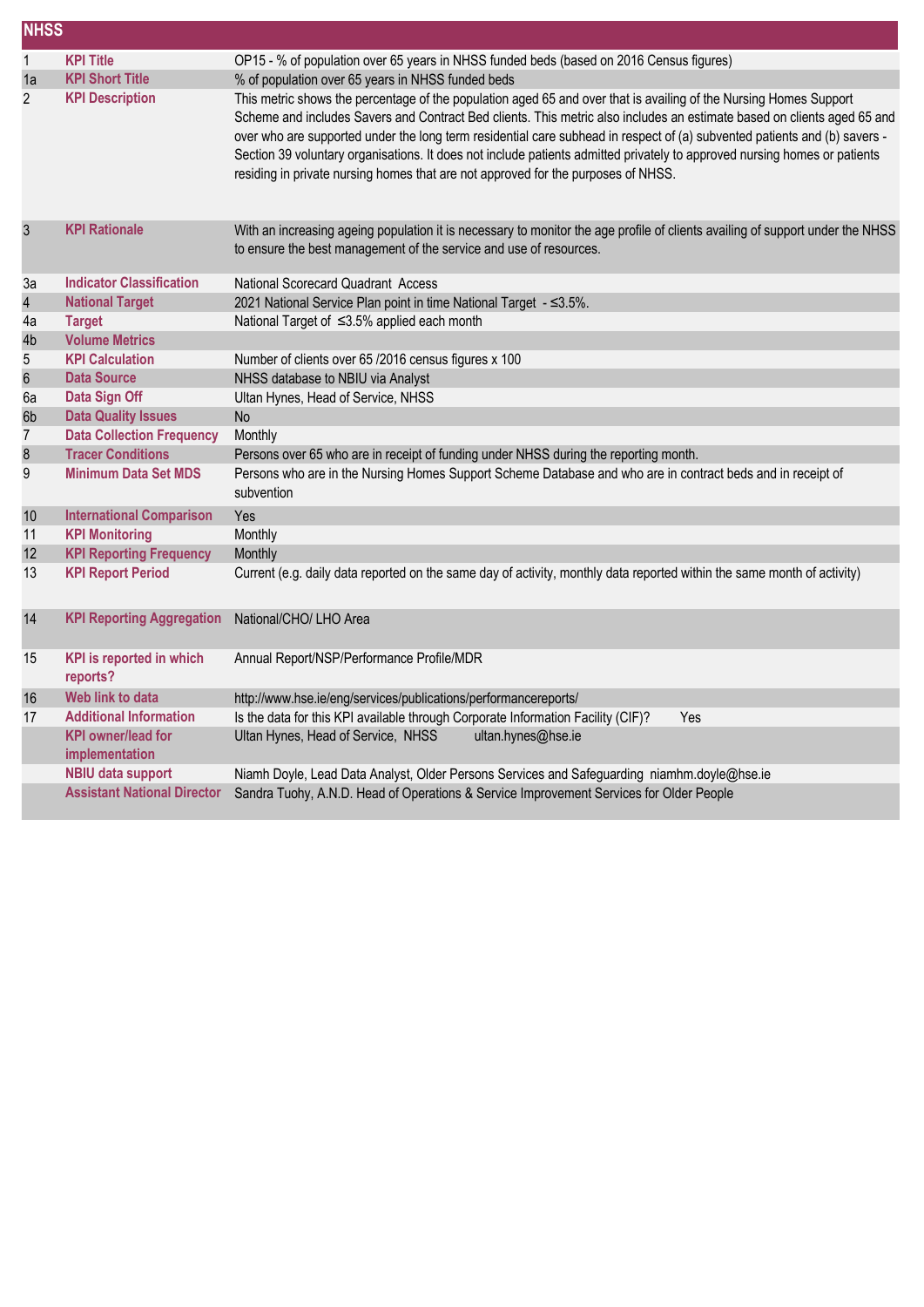| <b>NHSS</b>     |                                             |                                                                                                                                                                                                                                                                                                                                                                                                                                                                                                                                                                      |
|-----------------|---------------------------------------------|----------------------------------------------------------------------------------------------------------------------------------------------------------------------------------------------------------------------------------------------------------------------------------------------------------------------------------------------------------------------------------------------------------------------------------------------------------------------------------------------------------------------------------------------------------------------|
| $\mathbf{1}$    | <b>KPI Title</b>                            | OP8 - Number of persons funded under NHSS in long term residential care during the reporting month                                                                                                                                                                                                                                                                                                                                                                                                                                                                   |
| 1a              | <b>KPI Short Title</b>                      | Number of persons funded under NHSS                                                                                                                                                                                                                                                                                                                                                                                                                                                                                                                                  |
| 2               | <b>KPI Description</b>                      | This metric measures the total number of people both public and private who are in receipt of long term residential care<br>services and who are supported under the Nursing Homes Support Scheme during the reported month. This includes State<br>Support only, State Support and Nursing Home Loan, Nursing Home Loan only. It also includes 'Savers' i.e. people in<br>public long term care at the comencement of the scheme who did not opt for the NHSS along with people on subvention<br>and in older persons contract beds who did not opt for the scheme. |
| $\mathfrak{Z}$  | <b>KPI Rationale</b>                        | The rationale is to establish the number of people in long-term residential care who are receiving financial support from the<br>State. In the transition years of the scheme, there may be some individuals receiving support via the subvention scheme or<br>contract beds. However, ultimately the Nursing Homes Support Scheme will be the only State funded means of accessing<br>long-term residential care.                                                                                                                                                   |
| 3a              | <b>Indicator Classification</b>             | National Scorecard Quadrant Access                                                                                                                                                                                                                                                                                                                                                                                                                                                                                                                                   |
| 4               | <b>National Target</b>                      | 2021 National Service Plan Point in Tme year end target: 22,500                                                                                                                                                                                                                                                                                                                                                                                                                                                                                                      |
| 4a              | <b>Target</b>                               | January, 22,852, Feb 22,603 March 22,624 April 22,566 May 22,587 June 22,595 July 22,627 August 22,658 September<br>22,681 October 22,699 November 22,656 December 22,500                                                                                                                                                                                                                                                                                                                                                                                            |
| 4b              | <b>Volume Metrics</b>                       |                                                                                                                                                                                                                                                                                                                                                                                                                                                                                                                                                                      |
| 5               | <b>KPI Calculation</b>                      | Count of the number of people in receipt of NHSS support in the reporting month                                                                                                                                                                                                                                                                                                                                                                                                                                                                                      |
| 6               | <b>Data Source</b>                          | Nursing Homes Support Scheme Database to NBIU via Analyst. Subvention and contract bed LHO returns via Central<br>National Office - Fair Deal, LHO Section 39 Returns.                                                                                                                                                                                                                                                                                                                                                                                               |
| 6a              | Data Sign Off                               | Ultan Hynes, Head of Service, NHSS                                                                                                                                                                                                                                                                                                                                                                                                                                                                                                                                   |
| 6b              | <b>Data Quality Issues</b>                  | <b>No</b>                                                                                                                                                                                                                                                                                                                                                                                                                                                                                                                                                            |
| 7               | <b>Data Collection Frequency</b>            | Monthly                                                                                                                                                                                                                                                                                                                                                                                                                                                                                                                                                              |
| 8               | <b>Tracer Conditions</b>                    | As per the the Nursing Homes Support Scheme Guidelines                                                                                                                                                                                                                                                                                                                                                                                                                                                                                                               |
| 9               | <b>Minimum Data Set MDS</b>                 | <b>NHSS Application form</b>                                                                                                                                                                                                                                                                                                                                                                                                                                                                                                                                         |
| 10 <sup>1</sup> | <b>International Comparison</b>             | <b>No</b>                                                                                                                                                                                                                                                                                                                                                                                                                                                                                                                                                            |
| 11              | <b>KPI Monitoring</b>                       | Monthly                                                                                                                                                                                                                                                                                                                                                                                                                                                                                                                                                              |
| 12              | <b>KPI Reporting Frequency</b>              | Monthly                                                                                                                                                                                                                                                                                                                                                                                                                                                                                                                                                              |
| 13              | <b>KPI Report Period</b>                    | Current (e.g. daily data reported on the same day of activity, monthly data reported within the same month of activity)                                                                                                                                                                                                                                                                                                                                                                                                                                              |
| 14              | <b>KPI Reporting Aggregation</b>            | National/CHO/ LHO Area                                                                                                                                                                                                                                                                                                                                                                                                                                                                                                                                               |
| 15              | <b>KPI</b> is reported in which<br>reports? | Annual Report/NSP/Performance Profile/MDR                                                                                                                                                                                                                                                                                                                                                                                                                                                                                                                            |
| 16              | Web link to data                            | http://www.hse.ie/eng/services/publications/performancereports/                                                                                                                                                                                                                                                                                                                                                                                                                                                                                                      |
| 17              | <b>Additional Information</b>               | Is the data for this KPI available through Corporate Information Facility (CIF)?<br>Yes                                                                                                                                                                                                                                                                                                                                                                                                                                                                              |
|                 | <b>KPI owner/lead for</b><br>implementation | Ultan Hynes, Head of Service, NHSS<br>ultan.hynes@hse.ie                                                                                                                                                                                                                                                                                                                                                                                                                                                                                                             |
|                 | <b>NBIU data support</b>                    | Niamh Doyle, Lead Data Analyst, Older Persons Services and Safeguarding niamhm.doyle@hse.ie                                                                                                                                                                                                                                                                                                                                                                                                                                                                          |
|                 | <b>Assistant National Director</b>          | Sandra Tuohy, A.N.D. Head of Operations & Service Improvement Services for Older People                                                                                                                                                                                                                                                                                                                                                                                                                                                                              |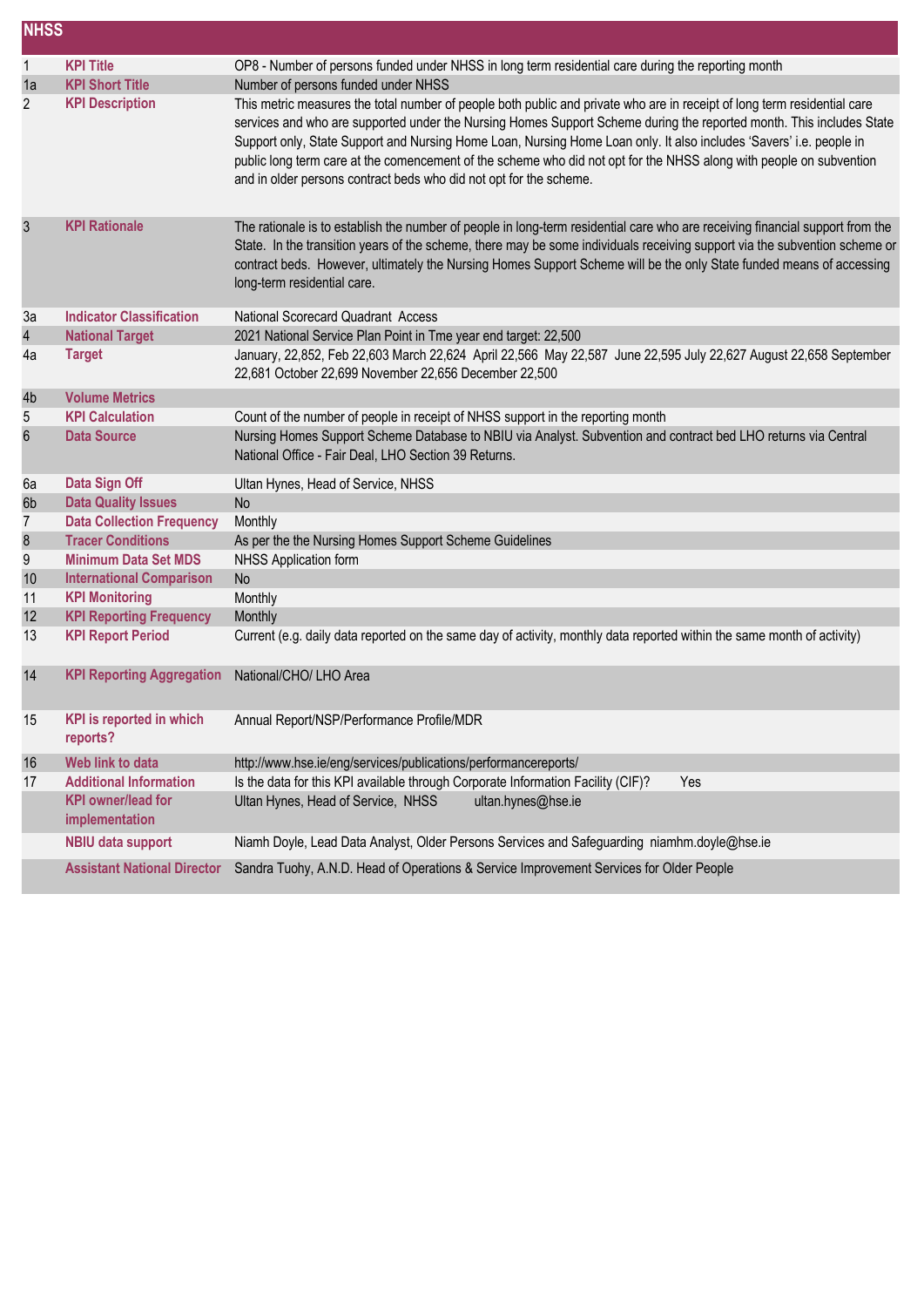| <b>NHSS</b>    |                                                                              |                                                                                                                                                                                                                                                                                                                                                                                                                                                                                                                                                                                                                                                                                                                                                                                                                              |
|----------------|------------------------------------------------------------------------------|------------------------------------------------------------------------------------------------------------------------------------------------------------------------------------------------------------------------------------------------------------------------------------------------------------------------------------------------------------------------------------------------------------------------------------------------------------------------------------------------------------------------------------------------------------------------------------------------------------------------------------------------------------------------------------------------------------------------------------------------------------------------------------------------------------------------------|
| $\mathbf{1}$   | <b>KPI Title</b>                                                             | OP9 - Percentage of clients with NHSS who are in receipt of Ancillary State Support                                                                                                                                                                                                                                                                                                                                                                                                                                                                                                                                                                                                                                                                                                                                          |
| 1a             | <b>KPI Short Title</b>                                                       | % of clients in receipt of Ancillary State Support                                                                                                                                                                                                                                                                                                                                                                                                                                                                                                                                                                                                                                                                                                                                                                           |
| $\overline{c}$ | <b>KPI Description</b>                                                       | Where a clients assets include land and property in the State (i.e. chargeable assets), the 7.5% (5% if application was<br>made prior to 25/07/13) contribution based on such assets may be deferred. This is an optional benefit of the scheme<br>called Ancillary State Support. The number of clients ' who choose to avail of Ancillary State Support' are all applicants who<br>declare chargeable assets on their application for State support and who also apply for Ancillary State Support in relation to<br>such assets. The metric measures the number of people who apply and are in payment of Ancillary State Support.<br>However, it also tells us what percentage of the total number of people who are in receipt of state support apply and receive<br>Ancillary State Support payments under the scheme. |
| 3              | <b>KPI Rationale</b>                                                         | The rationale is to establish the number of clients who are in receipt of ancillary State support, that is, the number who are<br>in payment of ancillary State support.                                                                                                                                                                                                                                                                                                                                                                                                                                                                                                                                                                                                                                                     |
| 3a             | <b>Indicator Classification</b>                                              | National Scorecard Quadrant Access                                                                                                                                                                                                                                                                                                                                                                                                                                                                                                                                                                                                                                                                                                                                                                                           |
| 4              | <b>National Target</b>                                                       | 2021 National Service Plan point in time National Target: 15%.                                                                                                                                                                                                                                                                                                                                                                                                                                                                                                                                                                                                                                                                                                                                                               |
| 4a             | <b>Target</b>                                                                | National Target of 15% applied each month                                                                                                                                                                                                                                                                                                                                                                                                                                                                                                                                                                                                                                                                                                                                                                                    |
| 4b             | <b>Volume Metrics</b>                                                        |                                                                                                                                                                                                                                                                                                                                                                                                                                                                                                                                                                                                                                                                                                                                                                                                                              |
| 5              | <b>KPI Calculation</b>                                                       | Data to be reported on the basis of the number of people in receipt of ancillary state support during the reporting month.<br>Numerator : No of Clients who apply and are in payment of Ancillary State support during the repporting month,<br>Denominator: Total number of clients who apply and are in payment of State Support (Excludes Savers,<br>Subvention/Contract Beds/Section 39 Savers as these clients cannot apply for ASS) - Calculation<br>Numerator/Denominator*100                                                                                                                                                                                                                                                                                                                                         |
| 6              | <b>Data Source</b>                                                           | Nursing Homes Support Scheme Database to NBIU via Analyst                                                                                                                                                                                                                                                                                                                                                                                                                                                                                                                                                                                                                                                                                                                                                                    |
| 6a             | Data Sign Off                                                                | Ultan Hynes, Head of Service, NHSS                                                                                                                                                                                                                                                                                                                                                                                                                                                                                                                                                                                                                                                                                                                                                                                           |
| 6b             | <b>Data Quality Issues</b>                                                   | <b>No</b>                                                                                                                                                                                                                                                                                                                                                                                                                                                                                                                                                                                                                                                                                                                                                                                                                    |
| $\overline{I}$ | <b>Data Collection Frequency</b>                                             | Monthly                                                                                                                                                                                                                                                                                                                                                                                                                                                                                                                                                                                                                                                                                                                                                                                                                      |
| 8              | <b>Tracer Conditions</b>                                                     | As per the the Nursing Homes Support Scheme Guidelines                                                                                                                                                                                                                                                                                                                                                                                                                                                                                                                                                                                                                                                                                                                                                                       |
| 9              | <b>Minimum Data Set MDS</b>                                                  | <b>NHSS Application Form</b>                                                                                                                                                                                                                                                                                                                                                                                                                                                                                                                                                                                                                                                                                                                                                                                                 |
| 10             | <b>International Comparison</b>                                              | Not applicable                                                                                                                                                                                                                                                                                                                                                                                                                                                                                                                                                                                                                                                                                                                                                                                                               |
| 11             | <b>KPI Monitoring</b>                                                        | Monthly                                                                                                                                                                                                                                                                                                                                                                                                                                                                                                                                                                                                                                                                                                                                                                                                                      |
| 12             | <b>KPI Reporting Frequency</b>                                               | Monthly                                                                                                                                                                                                                                                                                                                                                                                                                                                                                                                                                                                                                                                                                                                                                                                                                      |
| 13             | <b>KPI Report Period</b>                                                     | Current (e.g. daily data reported on the same day of activity, monthly data reported within the same month of activity)                                                                                                                                                                                                                                                                                                                                                                                                                                                                                                                                                                                                                                                                                                      |
| 14             | KPI Reporting Aggregation National/CHO/ LHO Area                             |                                                                                                                                                                                                                                                                                                                                                                                                                                                                                                                                                                                                                                                                                                                                                                                                                              |
| 15             | <b>KPI</b> is reported in which<br>reports?                                  | Annual Report/NSP/Performance Profile/MDR                                                                                                                                                                                                                                                                                                                                                                                                                                                                                                                                                                                                                                                                                                                                                                                    |
| 16             | Web link to data                                                             | http://www.hse.ie/eng/services/publications/performancereports/                                                                                                                                                                                                                                                                                                                                                                                                                                                                                                                                                                                                                                                                                                                                                              |
| 17             | <b>Additional Information</b><br><b>KPI owner/lead for</b><br>implementation | Is the data for this KPI available through Corporate Information Facility (CIF)?<br>Yes<br>Ultan Hynes, Head of Service, NHSS<br>ultan.hynes@hse.ie                                                                                                                                                                                                                                                                                                                                                                                                                                                                                                                                                                                                                                                                          |
|                | <b>NBIU data support</b>                                                     | Niamh Doyle, Lead Data Analyst, Older Persons Services and Safeguarding niamhm.doyle@hse.ie                                                                                                                                                                                                                                                                                                                                                                                                                                                                                                                                                                                                                                                                                                                                  |
|                | <b>Assistant National Director</b>                                           | Sandra Tuohy, A.N.D. Head of Operations & Service Improvement Services for Older People                                                                                                                                                                                                                                                                                                                                                                                                                                                                                                                                                                                                                                                                                                                                      |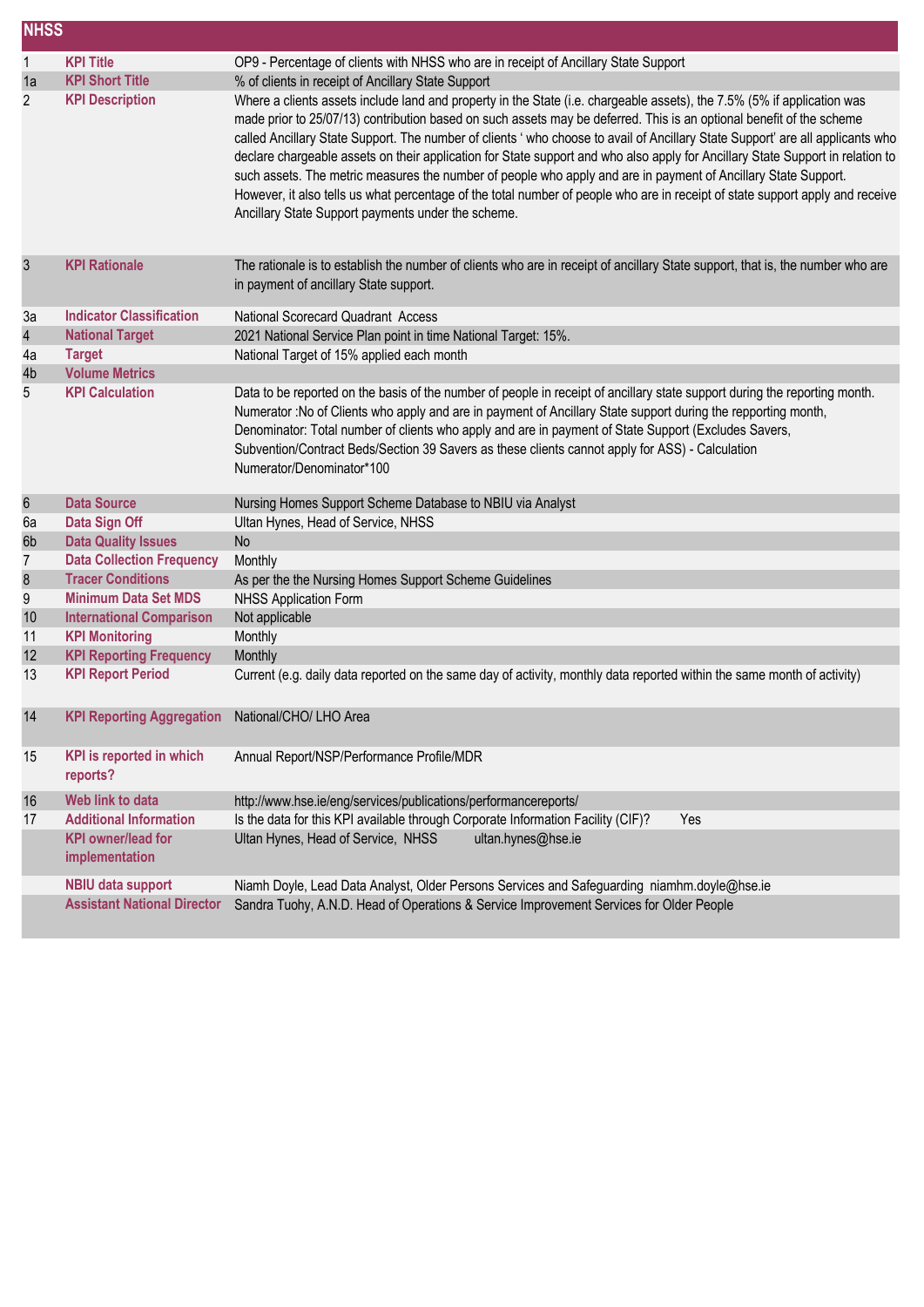|                         | <b>Public Beds</b>                          |                                                                                                                                                                                                                                                                                                                                                                                                                                                                                                                                                                                                                                               |
|-------------------------|---------------------------------------------|-----------------------------------------------------------------------------------------------------------------------------------------------------------------------------------------------------------------------------------------------------------------------------------------------------------------------------------------------------------------------------------------------------------------------------------------------------------------------------------------------------------------------------------------------------------------------------------------------------------------------------------------------|
| $\mathbf{1}$            | <b>KPI Title</b>                            | OP12 - No. of NHSS Beds in public long stay units                                                                                                                                                                                                                                                                                                                                                                                                                                                                                                                                                                                             |
| 1a                      | <b>KPI Short Title</b>                      |                                                                                                                                                                                                                                                                                                                                                                                                                                                                                                                                                                                                                                               |
| 2                       | <b>KPI Description</b>                      | The total number of long stay beds in public designated centres for older people -This includes all HSE facilities and all<br>facilities receiving funding under s.38 of the Health Act 2004 which are registered with HIQA under the Health Act 2007<br>(Registration of Designated Centres for Older People) Regulations 2009 (S.I. 245 of 2009). In other words, it includes HSE<br>and section 38 residential care facilities for older people which provide 24 hour nursing care. These facilities provide some<br>or all of the following for older people: long-term care, respite, rehabilitation, convalescence and palliative care. |
| $\mathfrak{Z}$          | <b>KPI Rationale</b>                        | It is policy to maintain public provision of residential care services, including nursing home care, for older people. This<br>metric enables this provision to be monitored and to be contrasted against the total national provision of residential care.                                                                                                                                                                                                                                                                                                                                                                                   |
| 3a                      | <b>Indicator Classification</b>             | National Scorecard Quadrant - Access                                                                                                                                                                                                                                                                                                                                                                                                                                                                                                                                                                                                          |
| $\overline{\mathbf{4}}$ | <b>National Target</b>                      | 2021 National Service Plan Point in Time year end target: 4,501.<br>CHO1: 503, CHO2: 529, CHO3: 303, CHO4: 912, CHO5: 486, CHO6: 357, CHO7; 576, CHO8: 522, CHO9: 313.                                                                                                                                                                                                                                                                                                                                                                                                                                                                        |
| 4a                      | <b>Target</b>                               | January 4,816, February 4,816, March 4,629, April 4,625, May 4,612, June 4,596, July 4,585, August 4,573, September<br>4,556, October 4,546, November 4,533, December 4,501                                                                                                                                                                                                                                                                                                                                                                                                                                                                   |
| 4b                      | <b>Volume Metrics</b>                       |                                                                                                                                                                                                                                                                                                                                                                                                                                                                                                                                                                                                                                               |
| 5                       | <b>KPI Calculation</b>                      | Beds counted on the last day of every month and temporary closures are included within the overall figure.                                                                                                                                                                                                                                                                                                                                                                                                                                                                                                                                    |
| $6\,$                   | <b>Data Source</b>                          | National Central Bed Register. Corporate Information Facility (CIF) template completed with regional data by National<br>Office SFOP and returned to CHC NBIU for upload to CIF.                                                                                                                                                                                                                                                                                                                                                                                                                                                              |
| 6a                      | Data Sign Off                               | Head of Operations & Service Improvement Services for Older People                                                                                                                                                                                                                                                                                                                                                                                                                                                                                                                                                                            |
| 6b                      | <b>Data Quality Issues</b>                  | <b>No</b>                                                                                                                                                                                                                                                                                                                                                                                                                                                                                                                                                                                                                                     |
| 7                       | <b>Data Collection Frequency</b>            | Monthly                                                                                                                                                                                                                                                                                                                                                                                                                                                                                                                                                                                                                                       |
| 8                       | <b>Tracer Conditions</b>                    | All persons who are ordinarily resident in the State are entitled to apply for financial support under the NHSS. Application<br>is made through the local nursing homes support office. Care needs assessment (CSAR) and a financial means<br>assessment are carried out to determine that long term residential care services are required and to determine eligibility for<br>financial support under the scheme. The HSE provides public long stay beds for the provision of long term residential care<br>services as defined in the legislation.                                                                                         |
| 9                       | <b>Minimum Data Set MDS</b>                 | Clients or client representative completes Application Form. Medical Assessment (CSAR) carried out by Consultant<br>Geriatrician and/or MDT associated with client. The Local Placement Forum determines whether or not the applicant<br>requires long term residential care services.                                                                                                                                                                                                                                                                                                                                                        |
| 10                      | <b>International Comparison</b>             | N <sub>o</sub>                                                                                                                                                                                                                                                                                                                                                                                                                                                                                                                                                                                                                                |
| 11                      | <b>KPI Monitoring</b>                       | Monthly                                                                                                                                                                                                                                                                                                                                                                                                                                                                                                                                                                                                                                       |
| 12                      | <b>KPI Reporting Frequency</b>              | Monthly                                                                                                                                                                                                                                                                                                                                                                                                                                                                                                                                                                                                                                       |
| 13                      | <b>KPI Report Period</b>                    | Current (e.g. daily data reported on the same day of activity, monthly data reported within the same month of activity)                                                                                                                                                                                                                                                                                                                                                                                                                                                                                                                       |
| 14                      | <b>KPI Reporting Aggregation</b>            | National/CHO/ LHO Area                                                                                                                                                                                                                                                                                                                                                                                                                                                                                                                                                                                                                        |
| 15                      | <b>KPI</b> is reported in which<br>reports? | NSP/Annual Report/Performance Profile/MDR                                                                                                                                                                                                                                                                                                                                                                                                                                                                                                                                                                                                     |
| 16                      | Web link to data                            | http://www.hse.ie/eng/services/publications/performancereports/                                                                                                                                                                                                                                                                                                                                                                                                                                                                                                                                                                               |
| 17                      | <b>Additional Information</b>               | Is the data for this KPI available through Corporate Information Facility (CIF)?<br>Yes                                                                                                                                                                                                                                                                                                                                                                                                                                                                                                                                                       |
|                         | <b>KPI</b> owner/lead for<br>implementation | Ultan Hynes, Head of Service, NHSS<br>ultan.hynes@hse.ie                                                                                                                                                                                                                                                                                                                                                                                                                                                                                                                                                                                      |
|                         | <b>NBIU data support</b>                    | Niamh Doyle, Lead Data Analyst, Older Persons Services and Safeguarding niamhm.doyle@hse.ie                                                                                                                                                                                                                                                                                                                                                                                                                                                                                                                                                   |
|                         | <b>Assistant National Director</b>          | Sandra Tuohy, A.N.D. - Head of Operations & Service Improvement Services for Older People                                                                                                                                                                                                                                                                                                                                                                                                                                                                                                                                                     |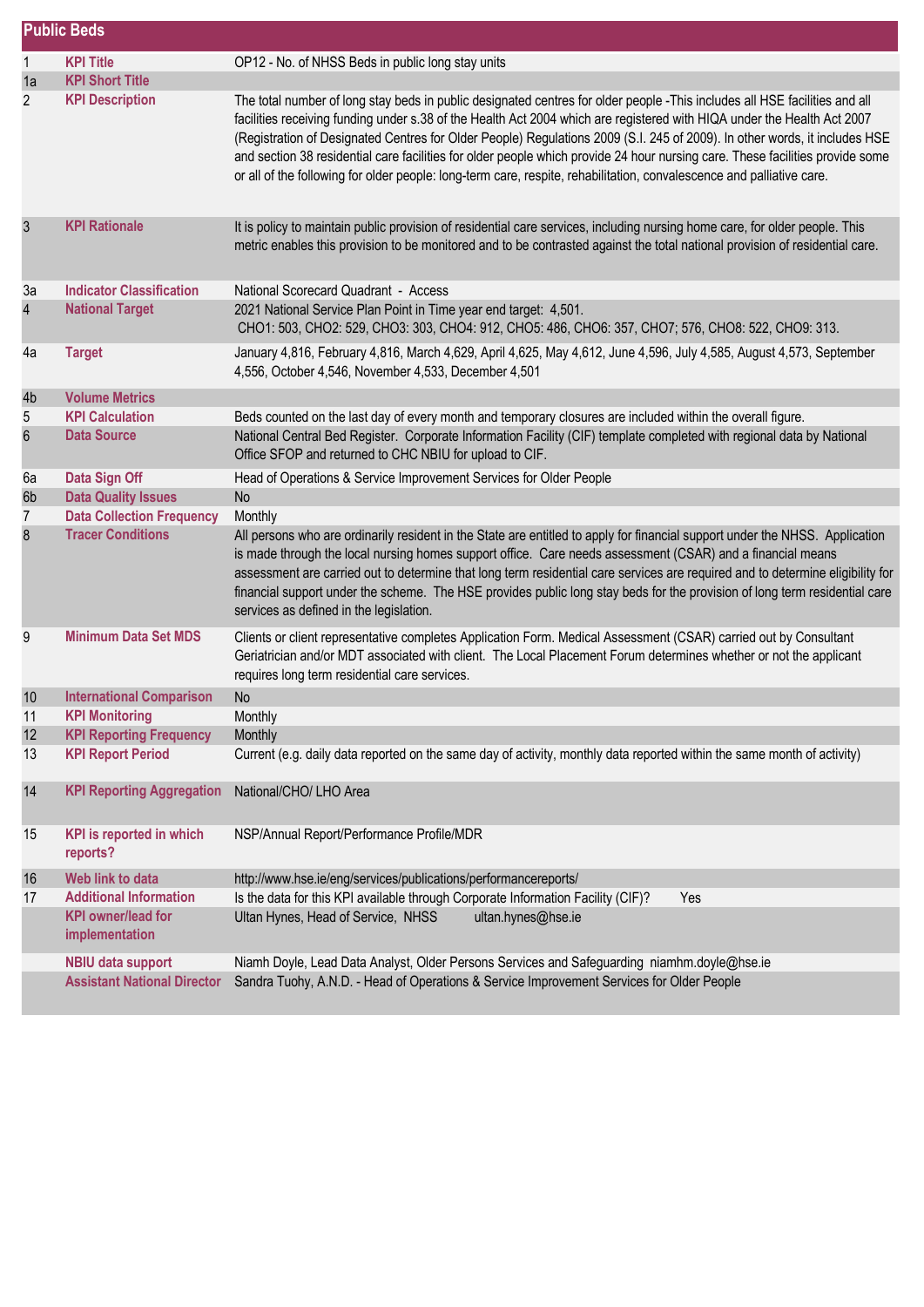|                         | <b>Public Beds</b>                               |                                                                                                                                                                                  |
|-------------------------|--------------------------------------------------|----------------------------------------------------------------------------------------------------------------------------------------------------------------------------------|
| $\mathbf{1}$            | <b>KPI Title</b>                                 | OP13 - No. of short stay beds in public units                                                                                                                                    |
| 1a                      | <b>KPI Short Title</b>                           |                                                                                                                                                                                  |
| 2                       | <b>KPI Description</b>                           | Total number of short stay beds in public residential centres for older people. Short stay beds include Respite. Assessment,<br>Rehabilitation Beds etc.                         |
| 3                       | <b>KPI Rationale</b>                             | This metric enables the monitoring and supply of short stay beds in the Public System.                                                                                           |
| За                      | <b>Indicator Classification</b>                  | National Scorecard Quadrant Access                                                                                                                                               |
| $\overline{\mathbf{4}}$ | <b>National Target</b>                           | 2021 National Service Plan Point in Time year end target - 2,209<br>CHO1: 257, CHO2: 256, CHO3: 206, CHO4: 428, CHO5: 290, CHO6: 150, CHO7: 254, CHO8: 101, CHO9: 267.           |
| 4a                      | <b>Target</b>                                    | January 1,377, February 1,453, March 1,529, April 1,605, May 1,678, June 1,755, July 1,825, August 1,910, September<br>1,984, October 2,059, November 2,134, December 2,209      |
| 4b                      | <b>Volume Metrics</b>                            |                                                                                                                                                                                  |
| 5                       | <b>KPI Calculation</b>                           | Beds counted on the last day of every month and temporary closures are included within the overall figure.                                                                       |
| $6\,$                   | <b>Data Source</b>                               | National Central Bed Register. Corporate Information Facility (CIF) template completed with regional data by National<br>Office SFOP and returned to CHC NBIU for upload to CIF. |
| 6a                      | Data Sign Off                                    | Head of Operations & Service Improvement Services for Older People                                                                                                               |
| 6b                      | <b>Data Quality Issues</b>                       | <b>No</b>                                                                                                                                                                        |
| 7                       | <b>Data Collection Frequency</b>                 | Monthly                                                                                                                                                                          |
| $\boldsymbol{8}$        | <b>Tracer Conditions</b>                         | Persons over 65 years - (in some cases persons under 65 years if exceptional circumstances)                                                                                      |
| 9                       | <b>Minimum Data Set MDS</b>                      | Short Stay Beds managed by local LHO Area. Referrals taken from HSE Community Services, GPs and Acute Hospitals                                                                  |
| 10                      | <b>International Comparison</b>                  | <b>No</b>                                                                                                                                                                        |
| 11                      | <b>KPI Monitoring</b>                            | Monthly                                                                                                                                                                          |
| 12                      | <b>KPI Reporting Frequency</b>                   | Monthly                                                                                                                                                                          |
| 13                      | <b>KPI Report Period</b>                         | Current (e.g. daily data reported on the same day of activity, monthly data reported within the same month of activity)                                                          |
| 14                      | KPI Reporting Aggregation National/CHO/ LHO Area |                                                                                                                                                                                  |
| 15                      | <b>KPI</b> is reported in which<br>reports?      | NSP/Annual Report/Performance Profile/MDR                                                                                                                                        |
| 16                      | Web link to data                                 | http://www.hse.ie/eng/services/publications/performancereports/                                                                                                                  |
| 17                      | <b>Additional Information</b>                    | Is the data for this KPI available through Corporate Information Facility (CIF)?<br>Yes                                                                                          |
|                         | <b>KPI</b> owner/lead for<br>implementation      | Ultan Hynes, Head of Service, NHSS<br>ultan.hynes@hse.ie                                                                                                                         |
|                         | <b>NBIU data support</b>                         | Niamh Doyle, Lead Data Analyst, Older Persons Services and Safeguarding niamhm.doyle@hse.ie                                                                                      |
|                         | <b>Assistant National Director</b>               | Sandra Tuohy, A.N.D. - Head of Operations & Service Improvement Services for Older People                                                                                        |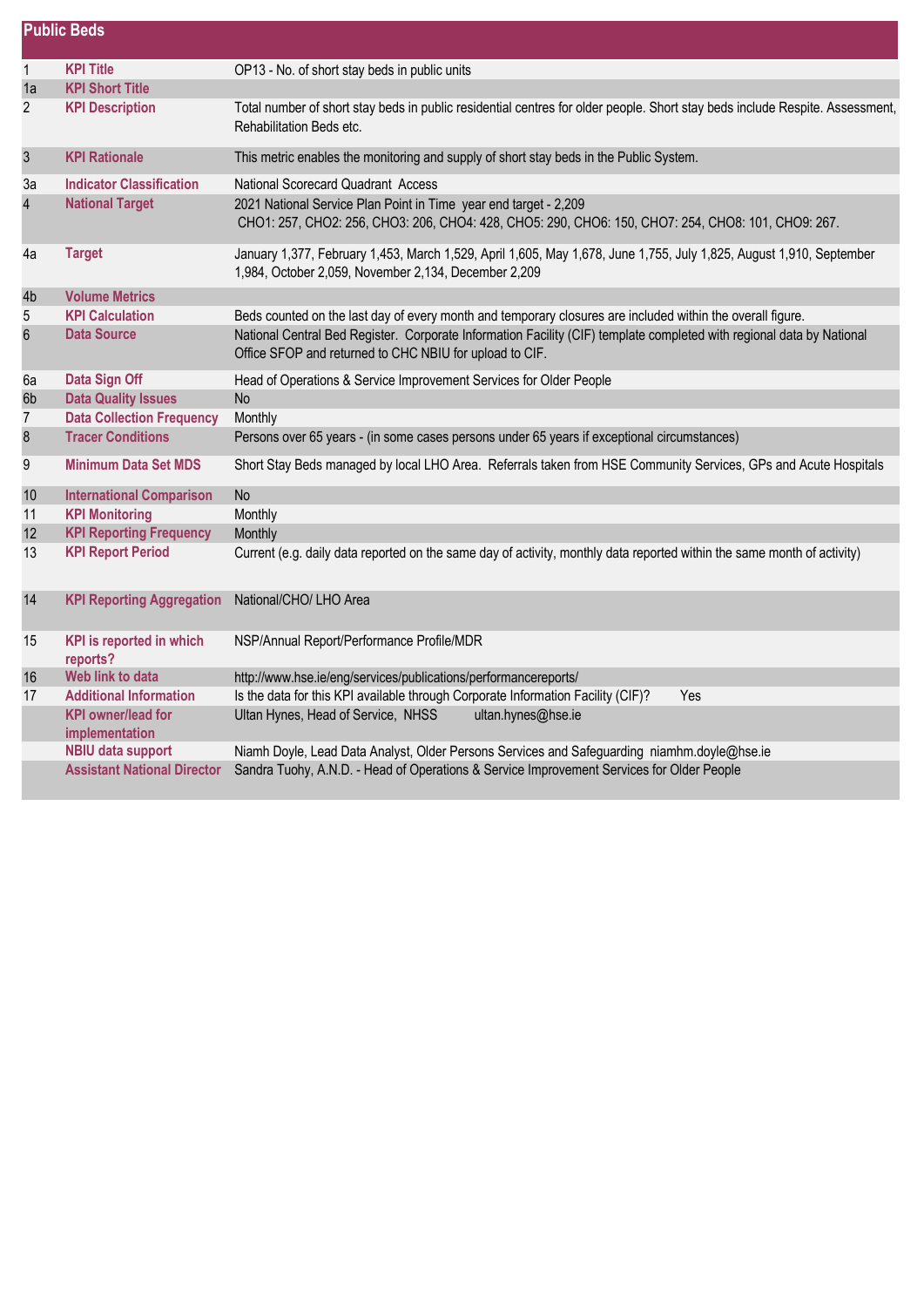| <b>Public Beds</b>      |                                             |                                                                                                                                                                                                                                                                                                                                                                                                                     |  |
|-------------------------|---------------------------------------------|---------------------------------------------------------------------------------------------------------------------------------------------------------------------------------------------------------------------------------------------------------------------------------------------------------------------------------------------------------------------------------------------------------------------|--|
| 1                       | <b>KPI Title</b>                            | OP57 - % Occupancy of short stay beds                                                                                                                                                                                                                                                                                                                                                                               |  |
| 1a                      | <b>KPI Short Title</b>                      |                                                                                                                                                                                                                                                                                                                                                                                                                     |  |
| $\overline{c}$          | <b>KPI Description</b>                      | Collection of occupancy figures on short stay bed occupancy in public residential units for older people. This includes both<br>long stay units and short stay units. Short Stay Beds include Respite. Assessment, Rehabilitation Beds etc.                                                                                                                                                                         |  |
| $\mathfrak{S}$          | <b>KPI Rationale</b>                        | Performance measurement of short stay bed utilisation in public residential units for older people                                                                                                                                                                                                                                                                                                                  |  |
| За                      | <b>Indicator Classification</b>             | National Scorecard Quadrant - Access                                                                                                                                                                                                                                                                                                                                                                                |  |
| $\overline{\mathbf{4}}$ | <b>National Target</b>                      | 2021 National Service Plan Point in Time Target - 90%                                                                                                                                                                                                                                                                                                                                                               |  |
| 4a                      | <b>Target</b>                               | Point in Time Target - Target of 90% applies each month                                                                                                                                                                                                                                                                                                                                                             |  |
| 4b                      | <b>Volume Metrics</b>                       |                                                                                                                                                                                                                                                                                                                                                                                                                     |  |
| 5                       | <b>KPI Calculation</b>                      | The no. of short stay beds occupied in each unit will be collated on the 15th of the month and the last day of the month.<br>These two figures will then be averaged for the no. of occupied short stay beds. The % calculation will be completed as<br>follows:-<br>Numerator - No. of occupied short stay beds in public long stay units / Denominator - No of short stay beds in public long<br>stay units x 100 |  |
| 6                       | <b>Data Source</b>                          | National Central Bed Register. Corporate Information Facility (CIF) template completed with regional data by National<br>Office SFOP and returned to CHC NBIU for upload to CIF.                                                                                                                                                                                                                                    |  |
| 6а                      | Data Sign Off                               | Head of Operations & Service Improvement, Services for Older People                                                                                                                                                                                                                                                                                                                                                 |  |
| 6b                      | <b>Data Quality Issues</b>                  |                                                                                                                                                                                                                                                                                                                                                                                                                     |  |
| $\overline{7}$          | <b>Data Collection Frequency</b>            | Monthly                                                                                                                                                                                                                                                                                                                                                                                                             |  |
| $\bf 8$                 | <b>Tracer Conditions</b>                    | Persons over 65 years - (in some cases persons under 65 years if exceptional circumstances)                                                                                                                                                                                                                                                                                                                         |  |
| 9                       | <b>Minimum Data Set MDS</b>                 | Short Stay Beds managed by local CHO. Referrals taken from HSE Community Services, GPs and Acute Hospitals                                                                                                                                                                                                                                                                                                          |  |
| 10                      | <b>International Comparison</b>             | <b>No</b>                                                                                                                                                                                                                                                                                                                                                                                                           |  |
| 11                      | <b>KPI Monitoring</b>                       | Monthly                                                                                                                                                                                                                                                                                                                                                                                                             |  |
| 12                      | <b>KPI Reporting Frequency</b>              | Monthly                                                                                                                                                                                                                                                                                                                                                                                                             |  |
| 13                      | <b>KPI Report Period</b>                    | Current (e.g. daily data reported on the same day of activity, monthly data reported within the same month of activity)                                                                                                                                                                                                                                                                                             |  |
| 14                      | <b>KPI Reporting Aggregation</b>            | National/CHO/ LHO Area                                                                                                                                                                                                                                                                                                                                                                                              |  |
| 15                      | <b>KPI</b> is reported in which<br>reports? | NSP/Annual Report/Performance Profile/MDR                                                                                                                                                                                                                                                                                                                                                                           |  |
| 16                      | Web link to data                            | http://www.hse.ie/eng/services/publications/performancereports/                                                                                                                                                                                                                                                                                                                                                     |  |
| 17                      | <b>Additional Information</b>               | Is the data for this KPI available through Corporate Information Facility (CIF)?<br>Yes                                                                                                                                                                                                                                                                                                                             |  |
|                         | <b>KPI owner/lead for</b><br>implementation | Ultan Hynes, Head of Service, NHSS<br>ultan.hynes@hse.ie                                                                                                                                                                                                                                                                                                                                                            |  |
|                         | <b>NBIU data support</b>                    | Niamh Doyle, Lead Data Analyst, Older Persons Services and Safeguarding niamhm.doyle@hse.ie                                                                                                                                                                                                                                                                                                                         |  |
|                         | <b>Assistant National Director</b>          | Sandra Tuohy, A.N.D. - Head of Operations & Service Improvement Services for Older People                                                                                                                                                                                                                                                                                                                           |  |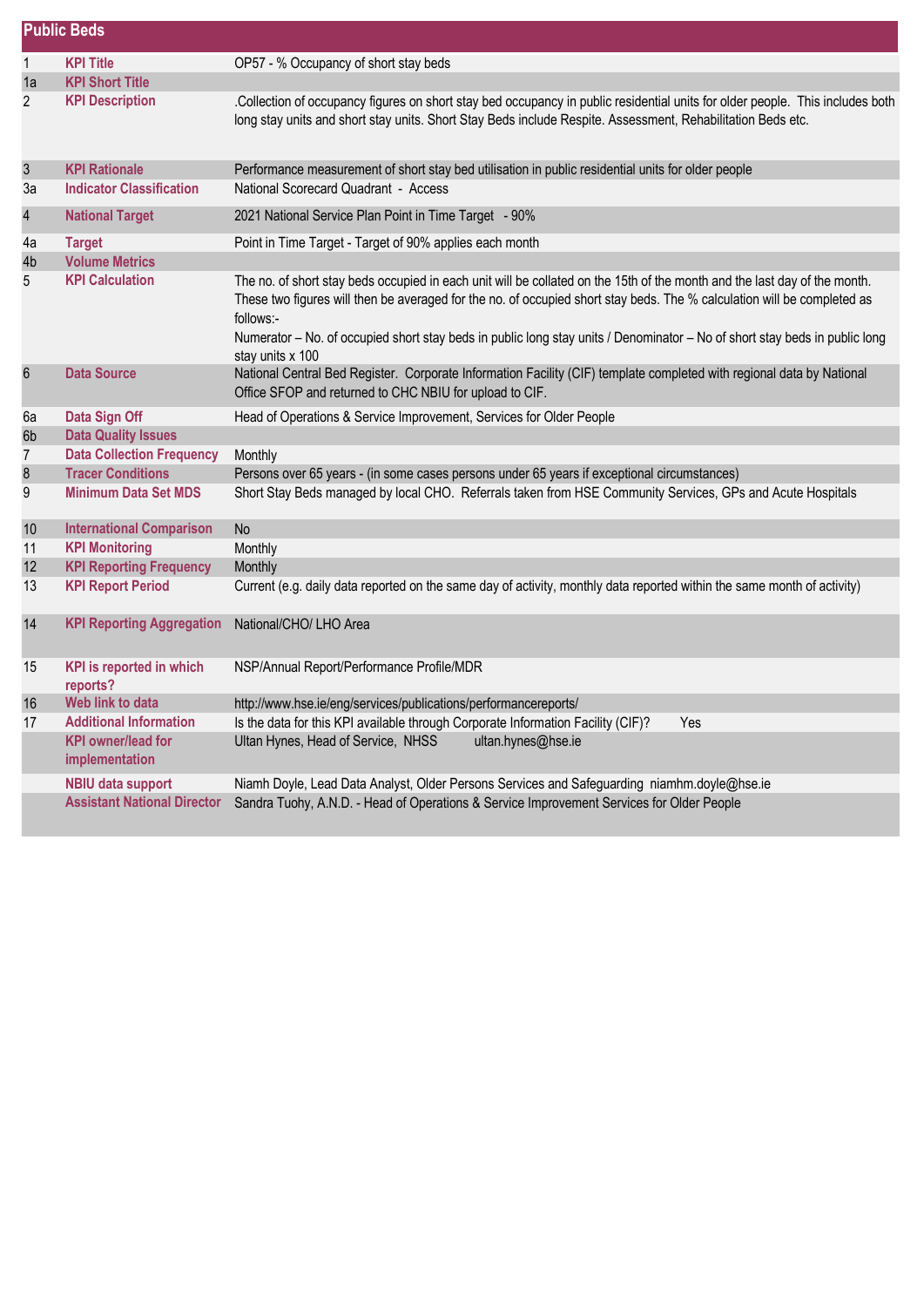|                | <b>Quality</b>                              |                                                                                                                                                                                                                                                                                                                                                                                                                                                                                                                                                                                                      |  |  |  |
|----------------|---------------------------------------------|------------------------------------------------------------------------------------------------------------------------------------------------------------------------------------------------------------------------------------------------------------------------------------------------------------------------------------------------------------------------------------------------------------------------------------------------------------------------------------------------------------------------------------------------------------------------------------------------------|--|--|--|
| $\mathbf{1}$   | <b>KPI Title</b>                            | OP47 - % of compliance with Regulations following HIQA Inspection of HSE direct-provided Older Persons Residential<br>Services                                                                                                                                                                                                                                                                                                                                                                                                                                                                       |  |  |  |
| 1a             | <b>KPI Short Title</b>                      | HIQA Regulation Compliance in Older Persons HSE Residential                                                                                                                                                                                                                                                                                                                                                                                                                                                                                                                                          |  |  |  |
| $\overline{c}$ | <b>KPI Description</b>                      | The Health Information and Quality Authority (HIQA) is legally responsible for the monitoring, inspection and registration of<br>designated nursing homes for Older People in Ireland. HIQA uses the Regulations and National Standards to monitor and<br>inspect nursing homes. Inspections ensure that services meet the requirements set out by the Health Act 2007,<br>Regulations and National Standards in order to be registered to operate. This KPI measures the level of national<br>compliance achieved during HIQA Inspections in HSE direct-provided Older Persons Residential Services |  |  |  |
| 3              | <b>KPI Rationale</b>                        | To measure and monitor national compliance in HSE Older Persons Services, and identify areas of concern and under-<br>performance in the quality and safety of the care and support being provided. This information can then inform the<br>development of targeted Service Improvements in order to improve the outcomes for the Residents.                                                                                                                                                                                                                                                         |  |  |  |
| 3a             | <b>Indicator Classification</b>             | National Scorecard Quadrant Quality and Safety                                                                                                                                                                                                                                                                                                                                                                                                                                                                                                                                                       |  |  |  |
| 4              | <b>National Target</b>                      | 2021 National Service Plan Cumulative Target: 80% National Compliance.                                                                                                                                                                                                                                                                                                                                                                                                                                                                                                                               |  |  |  |
| 4a             | <b>Target</b>                               | 80% target applies each reporting quarter at a national level                                                                                                                                                                                                                                                                                                                                                                                                                                                                                                                                        |  |  |  |
| 4 <sub>b</sub> | <b>Volume Metrics</b>                       | N/A                                                                                                                                                                                                                                                                                                                                                                                                                                                                                                                                                                                                  |  |  |  |
| 5              | <b>KPI Calculation</b>                      | Nationally: Count the total number of outcomes inspected in each inspection (denominator/ the target population). Count the<br>total number of outcomes inspected by HIQA that were deemed compliant. (subset or the numerator)Report the number of<br>outcomes inspected by HIQA that were compliant as a % of the total number of outcomes inspected in each inspection.                                                                                                                                                                                                                           |  |  |  |
| $\,6$          | <b>Data Source</b>                          | Published HIQA inspection reports.; Quality and Patient Safety                                                                                                                                                                                                                                                                                                                                                                                                                                                                                                                                       |  |  |  |
| 6a             | Data Sign Off                               | Assiatntant National Director, Quality and Patient Safety, Community Operations                                                                                                                                                                                                                                                                                                                                                                                                                                                                                                                      |  |  |  |
| 6b             | <b>Data Quality Issues</b>                  | 100% data completeness required.                                                                                                                                                                                                                                                                                                                                                                                                                                                                                                                                                                     |  |  |  |
| 7              | <b>Data Collection Frequency</b>            | Quarterly                                                                                                                                                                                                                                                                                                                                                                                                                                                                                                                                                                                            |  |  |  |
| $\bf 8$        | <b>Tracer Conditions</b>                    | Outcomes that were found to be compliant in HIQA Inspection.                                                                                                                                                                                                                                                                                                                                                                                                                                                                                                                                         |  |  |  |
| 9              | <b>Minimum Data Set MDS</b>                 | HIQA Inspection data received from HIQA as a direct transfer                                                                                                                                                                                                                                                                                                                                                                                                                                                                                                                                         |  |  |  |
| 10             | <b>International Comparison</b>             | N/A                                                                                                                                                                                                                                                                                                                                                                                                                                                                                                                                                                                                  |  |  |  |
| 11             | <b>KPI Monitoring</b>                       | Quarterly                                                                                                                                                                                                                                                                                                                                                                                                                                                                                                                                                                                            |  |  |  |
| 12             | <b>KPI Reporting Frequency</b>              | Quarterly                                                                                                                                                                                                                                                                                                                                                                                                                                                                                                                                                                                            |  |  |  |
| 13             | <b>KPI Report Period</b>                    | Quarterly Two Quarters In Arrears Q-2Q                                                                                                                                                                                                                                                                                                                                                                                                                                                                                                                                                               |  |  |  |
| 14             | <b>KPI Reporting Aggregation National</b>   |                                                                                                                                                                                                                                                                                                                                                                                                                                                                                                                                                                                                      |  |  |  |
| 15             | <b>KPI</b> is reported in which<br>reports? | Annual Report/ NSP/ MDR/Performance Profile                                                                                                                                                                                                                                                                                                                                                                                                                                                                                                                                                          |  |  |  |
| 16             | Web link to data                            | http://www.hse.ie/eng/services/publications/performancereports/                                                                                                                                                                                                                                                                                                                                                                                                                                                                                                                                      |  |  |  |
| 17             | <b>Additional Information</b>               | Is the data for this KPI available through Corporate Information Facility (CIF)?<br>Yes                                                                                                                                                                                                                                                                                                                                                                                                                                                                                                              |  |  |  |
|                | <b>KPI</b> owner/lead for<br>implementation | General Manager, Quality and Patient Safety, Community Operations                                                                                                                                                                                                                                                                                                                                                                                                                                                                                                                                    |  |  |  |
|                | <b>NBIU data support</b>                    | Niamh Doyle, Lead Data Analyst, Older Persons Services and Safeguarding niamhm.doyle@hse.ie                                                                                                                                                                                                                                                                                                                                                                                                                                                                                                          |  |  |  |
|                | <b>Assistant National Director</b>          | JP Nolan, Assistant National Director, Quality and Patient Safety, Community Operations                                                                                                                                                                                                                                                                                                                                                                                                                                                                                                              |  |  |  |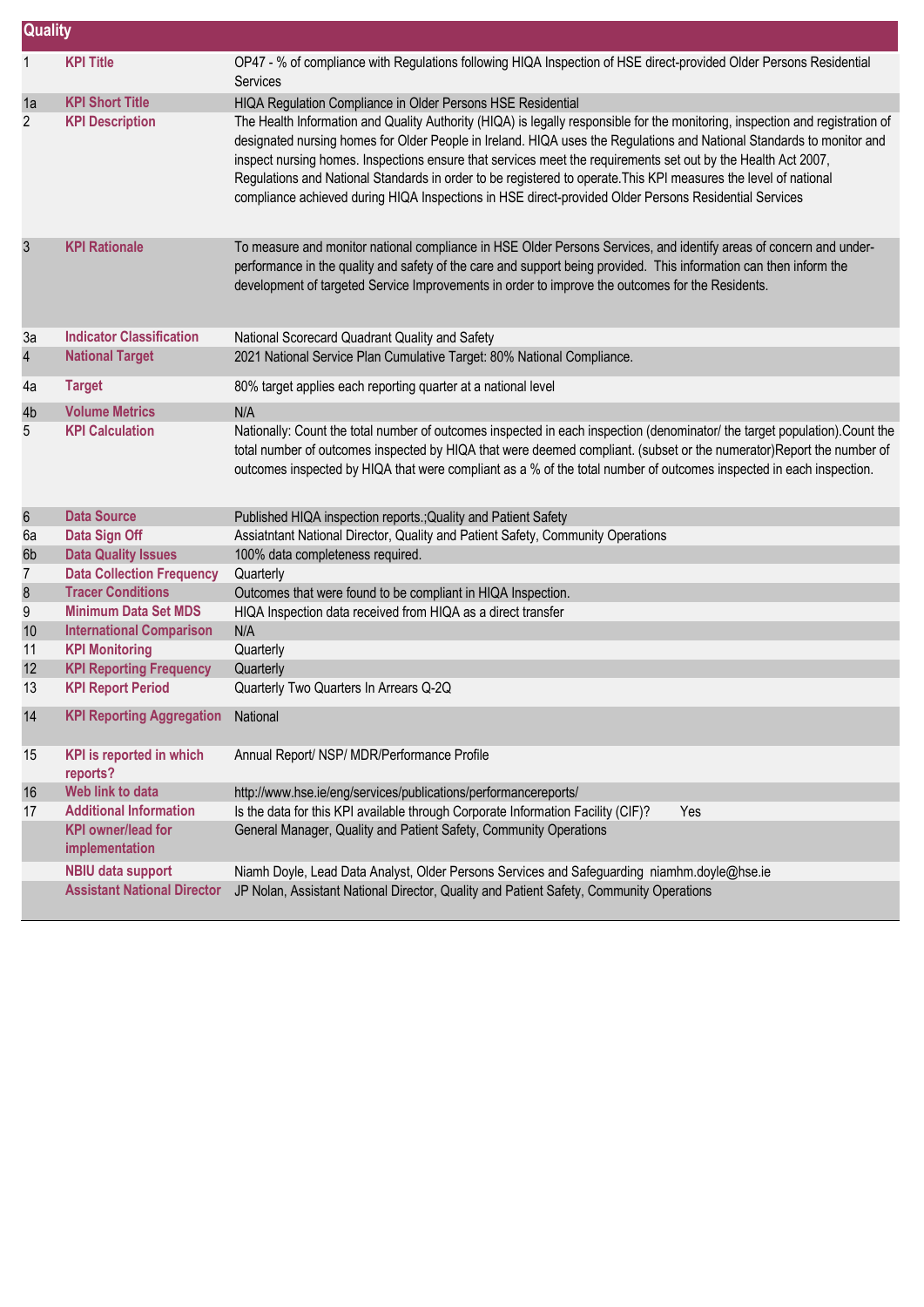|                | <b>Transitional Care</b>                    |                                                                                                                                                                                                                                                                                                                                                                                                                                                                                                                                                                                                           |  |  |
|----------------|---------------------------------------------|-----------------------------------------------------------------------------------------------------------------------------------------------------------------------------------------------------------------------------------------------------------------------------------------------------------------------------------------------------------------------------------------------------------------------------------------------------------------------------------------------------------------------------------------------------------------------------------------------------------|--|--|
| $\mathbf{1}$   | <b>KPI Title</b>                            | OP44 No. of persons in receipt of payment for transitional care in alternative care settings                                                                                                                                                                                                                                                                                                                                                                                                                                                                                                              |  |  |
| 1a             | <b>KPI Short Title</b>                      |                                                                                                                                                                                                                                                                                                                                                                                                                                                                                                                                                                                                           |  |  |
| $\overline{2}$ | <b>KPI Description</b>                      | The number of persons discharged from Acute Hospitals and supported in a Transitional Care Bed under Delayed Transfer<br>of Care Funding at a point in time .Transitional Care Bed - A bed provided in a private nursing home under the agreed<br>NTPF rate for patients categorised as a Delayed Transfer of Care patient in an Acute Hospital who requires long stay care<br>and is waiting for NHSS application to be finalised or patient requiring a period of convalesence in private nursing home<br>before returning home up to a period of maximum 4 weeks. Clients in Payment at point in time. |  |  |
| 3              | <b>KPI Rationale</b>                        | TCB's facilitate the discharge of Delayed Tansfers of Care patients to private nursing homes for patients waiting for NHSS<br>care or who require a period of convalescence and return home.                                                                                                                                                                                                                                                                                                                                                                                                              |  |  |
| За             | <b>Indicator Classification</b>             | National Scorecard Quadrant - Access                                                                                                                                                                                                                                                                                                                                                                                                                                                                                                                                                                      |  |  |
| $\overline{4}$ | <b>National Target</b>                      | 2021 National Service Plan Point in Time National Target - 831                                                                                                                                                                                                                                                                                                                                                                                                                                                                                                                                            |  |  |
| 4a             | <b>Target</b>                               | Point in Time KPI - 831 target applied each month                                                                                                                                                                                                                                                                                                                                                                                                                                                                                                                                                         |  |  |
| 4b             | <b>Volume Metrics</b>                       |                                                                                                                                                                                                                                                                                                                                                                                                                                                                                                                                                                                                           |  |  |
| 5              | <b>KPI Calculation</b>                      | A count of the number of persons at a point in time on the last working day of the month in receipt of payment of transitional<br>care funding in an alternative care settings.                                                                                                                                                                                                                                                                                                                                                                                                                           |  |  |
| $\,6$          | <b>Data Source</b>                          | National Transitional Care Office to NBIU                                                                                                                                                                                                                                                                                                                                                                                                                                                                                                                                                                 |  |  |
| 6a             | Data Sign Off                               | Samantha Rayner, General Manager, Services for Older People, Communtiy Operations.                                                                                                                                                                                                                                                                                                                                                                                                                                                                                                                        |  |  |
| 6b             | <b>Data Quality Issues</b>                  | Data quality issues are addressed as they arise.                                                                                                                                                                                                                                                                                                                                                                                                                                                                                                                                                          |  |  |
| 7              | <b>Data Collection Frequency</b>            | Monthly                                                                                                                                                                                                                                                                                                                                                                                                                                                                                                                                                                                                   |  |  |
| $\bf 8$        | <b>Tracer Conditions</b>                    |                                                                                                                                                                                                                                                                                                                                                                                                                                                                                                                                                                                                           |  |  |
| 9              | <b>Minimum Data Set MDS</b>                 | No. of approved applications that meet criteria for scheme.                                                                                                                                                                                                                                                                                                                                                                                                                                                                                                                                               |  |  |
| 10             | <b>International Comparison</b>             | Not applicable                                                                                                                                                                                                                                                                                                                                                                                                                                                                                                                                                                                            |  |  |
| 11             | <b>KPI Monitoring</b>                       | Daily                                                                                                                                                                                                                                                                                                                                                                                                                                                                                                                                                                                                     |  |  |
| 12             | <b>KPI Reporting Frequency</b>              | Monthly                                                                                                                                                                                                                                                                                                                                                                                                                                                                                                                                                                                                   |  |  |
| 13             | <b>KPI Report Period</b>                    | Monthly in arrears (June data reported in July)                                                                                                                                                                                                                                                                                                                                                                                                                                                                                                                                                           |  |  |
| 14             | <b>KPI Reporting Aggregation</b>            | National                                                                                                                                                                                                                                                                                                                                                                                                                                                                                                                                                                                                  |  |  |
| 15             | <b>KPI</b> is reported in which<br>reports? | NSP/Annual Report/PerformanceProfile/MDR                                                                                                                                                                                                                                                                                                                                                                                                                                                                                                                                                                  |  |  |
| 16             | Web link to data                            | http://www.hse.ie/eng/services/publications/performancereports/                                                                                                                                                                                                                                                                                                                                                                                                                                                                                                                                           |  |  |
| 17             | <b>Additional Information</b>               | Is the data for this KPI available through Corporate Information Facility (CIF)?<br>Yes                                                                                                                                                                                                                                                                                                                                                                                                                                                                                                                   |  |  |
|                | <b>KPI</b> owner/lead for<br>implementation | Sinead Delaney, Grade VII, National Transitional Care Office Manager. Sinead.delaney1@hse.ie                                                                                                                                                                                                                                                                                                                                                                                                                                                                                                              |  |  |
|                | <b>NBIU data support</b>                    | Niamh Doyle, Lead Data Analyst, Older Persons Services and Safeguarding niamhm.doyle@hse.ie                                                                                                                                                                                                                                                                                                                                                                                                                                                                                                               |  |  |
|                | <b>Assistant National Director</b>          | Sandra Tuohy, A.N.D. - Head of Operations & Service Improvement Services for Older People                                                                                                                                                                                                                                                                                                                                                                                                                                                                                                                 |  |  |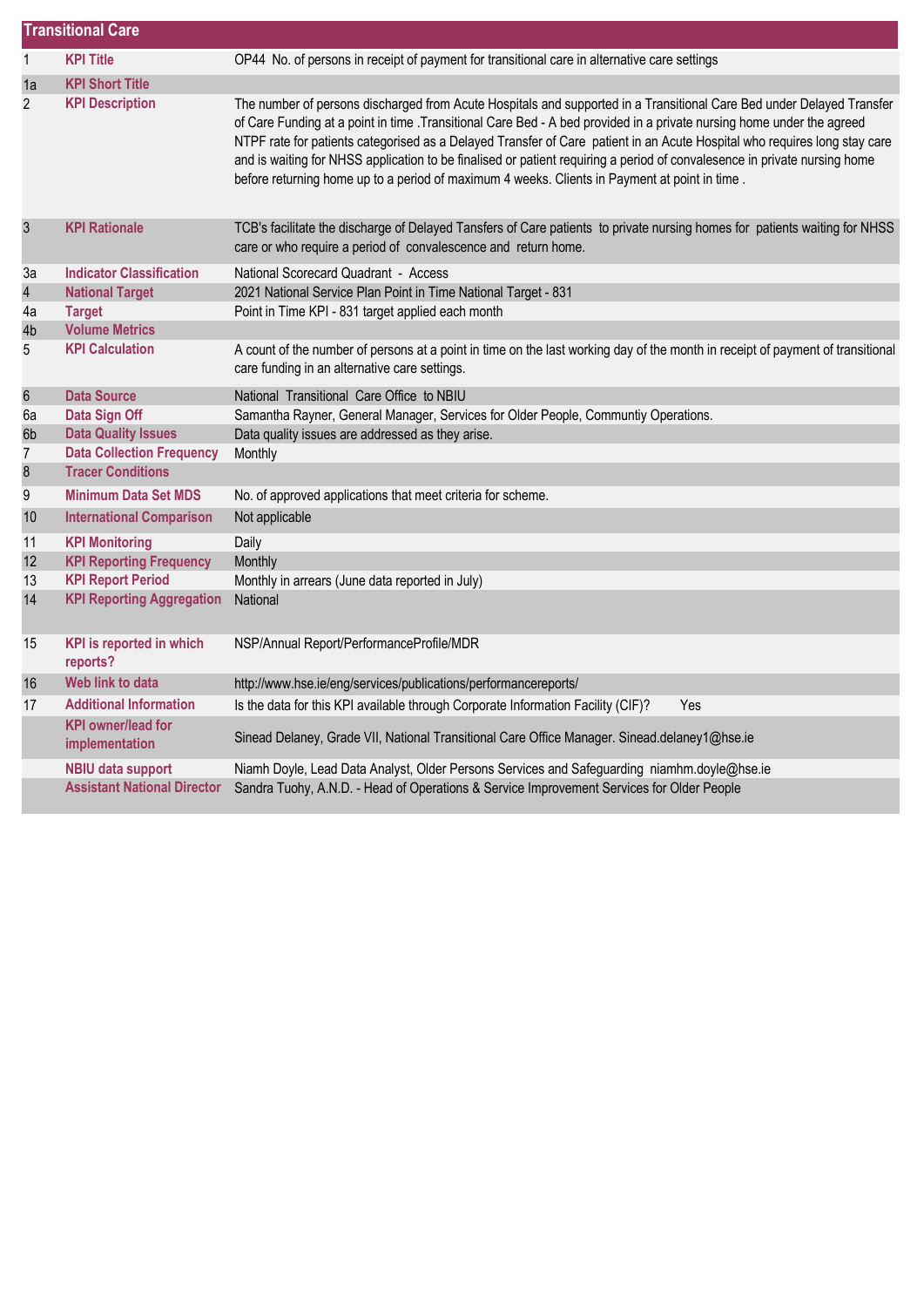|                         | <b>Transitional Care</b>                    |                                                                                                                                                                                                                                                                                                                                                                                                                                                                                                             |  |  |  |
|-------------------------|---------------------------------------------|-------------------------------------------------------------------------------------------------------------------------------------------------------------------------------------------------------------------------------------------------------------------------------------------------------------------------------------------------------------------------------------------------------------------------------------------------------------------------------------------------------------|--|--|--|
| $\mathbf{1}$            | <b>KPI Title</b>                            | OP46 - No. of persons in acute hospitals approved for transitional care to move to alternative care settings                                                                                                                                                                                                                                                                                                                                                                                                |  |  |  |
| 1a                      | <b>KPI Short Title</b>                      | No. of persons approved for Transitional Care                                                                                                                                                                                                                                                                                                                                                                                                                                                               |  |  |  |
| $\overline{2}$          | <b>KPI Description</b>                      | The number of persons in Acute Hospitals approved for a Transitional Care Bed under Delayed Transfer of Care<br>Funding. Transitional Care Bed - A bed provided in a private nursing home under the agreed NTPF rate for patients<br>categorised as a Delayed Transfer of Care patient in an Acute Hospital who is requires long stay care and is waiting for<br>NHSS application to be finalised or patient requiring a period of convalesence before returning home up to a period of<br>maximum 4 weeks. |  |  |  |
| $\mathfrak{S}$          | <b>KPI Rationale</b>                        | TCB's facilitate the discharge of Delayed Transfer of Care patients to private nursing homes for patients waiting for NHSS<br>care or who require a period of convalescence and return home                                                                                                                                                                                                                                                                                                                 |  |  |  |
| 3a                      | <b>Indicator Classification</b>             | National Scorecard Quadrant - Access                                                                                                                                                                                                                                                                                                                                                                                                                                                                        |  |  |  |
| $\overline{\mathbf{4}}$ | <b>National Target</b>                      | 2021 National Service Plan Cumulative National Target - 8,450                                                                                                                                                                                                                                                                                                                                                                                                                                               |  |  |  |
| 4a                      | <b>Target</b>                               | January: 600, February: 600 March: 600, April: 550, May: 550, June:500, July: 650, August: 650 September: 900, October:<br>950, November: 950, December: 950                                                                                                                                                                                                                                                                                                                                                |  |  |  |
| 4b                      | <b>Volume Metrics</b>                       |                                                                                                                                                                                                                                                                                                                                                                                                                                                                                                             |  |  |  |
| 5                       | <b>KPI Calculation</b>                      | A count of the number of people in acute hospitals who were approved for transitional care in order to move to an<br>alternative care setting during the reporting month.                                                                                                                                                                                                                                                                                                                                   |  |  |  |
| $\boldsymbol{6}$        | <b>Data Source</b>                          | National Transitional Care Office to NBIU                                                                                                                                                                                                                                                                                                                                                                                                                                                                   |  |  |  |
| 6a                      | Data Sign Off                               | Samantha Rayner, General Manager, Services for Older People, Communtiy Operations.                                                                                                                                                                                                                                                                                                                                                                                                                          |  |  |  |
| 6b                      | <b>Data Quality Issues</b>                  | Data quality issues are addressed as they arise.                                                                                                                                                                                                                                                                                                                                                                                                                                                            |  |  |  |
| $\overline{I}$          | <b>Data Collection Frequency</b>            | Monthly                                                                                                                                                                                                                                                                                                                                                                                                                                                                                                     |  |  |  |
| $\bf 8$                 | <b>Tracer Conditions</b>                    |                                                                                                                                                                                                                                                                                                                                                                                                                                                                                                             |  |  |  |
| 9                       | <b>Minimum Data Set MDS</b>                 | No. of approved applications that meet criteria for scheme.                                                                                                                                                                                                                                                                                                                                                                                                                                                 |  |  |  |
| 10                      | <b>International Comparison</b>             | Not applicable                                                                                                                                                                                                                                                                                                                                                                                                                                                                                              |  |  |  |
| 11                      | <b>KPI Monitoring</b>                       | Daily                                                                                                                                                                                                                                                                                                                                                                                                                                                                                                       |  |  |  |
| 12                      | <b>KPI Reporting Frequency</b>              | Monthly                                                                                                                                                                                                                                                                                                                                                                                                                                                                                                     |  |  |  |
| 13                      | <b>KPI Report Period</b>                    | Monthly in arrears (June data reported in July)                                                                                                                                                                                                                                                                                                                                                                                                                                                             |  |  |  |
| 14                      | <b>KPI Reporting Aggregation</b>            | National                                                                                                                                                                                                                                                                                                                                                                                                                                                                                                    |  |  |  |
| 15                      | <b>KPI</b> is reported in which<br>reports? | NSP/Annual Report/Performance Profile/MDR                                                                                                                                                                                                                                                                                                                                                                                                                                                                   |  |  |  |
| 16                      | Web link to data                            | http://www.hse.ie/eng/services/publications/performancereports/                                                                                                                                                                                                                                                                                                                                                                                                                                             |  |  |  |
| 17                      | <b>Additional Information</b>               | Is the data for this KPI available through Corporate Information Facility (CIF)?<br>Yes                                                                                                                                                                                                                                                                                                                                                                                                                     |  |  |  |
|                         | <b>KPI</b> owner/lead for<br>implementation | Sinead Delaney, Grade VII, National Transitional Care Office Manager. Sinead.delaney1@hse.ie                                                                                                                                                                                                                                                                                                                                                                                                                |  |  |  |
|                         | <b>NBIU data support</b>                    | Niamh Doyle, Lead Data Analyst, Older Persons Services and Safeguarding niamhm.doyle@hse.ie                                                                                                                                                                                                                                                                                                                                                                                                                 |  |  |  |
|                         | <b>Assistant National Director</b>          | Sandra Tuohy, A.N.D. - Head of Operations & Service Improvement Services for Older People                                                                                                                                                                                                                                                                                                                                                                                                                   |  |  |  |